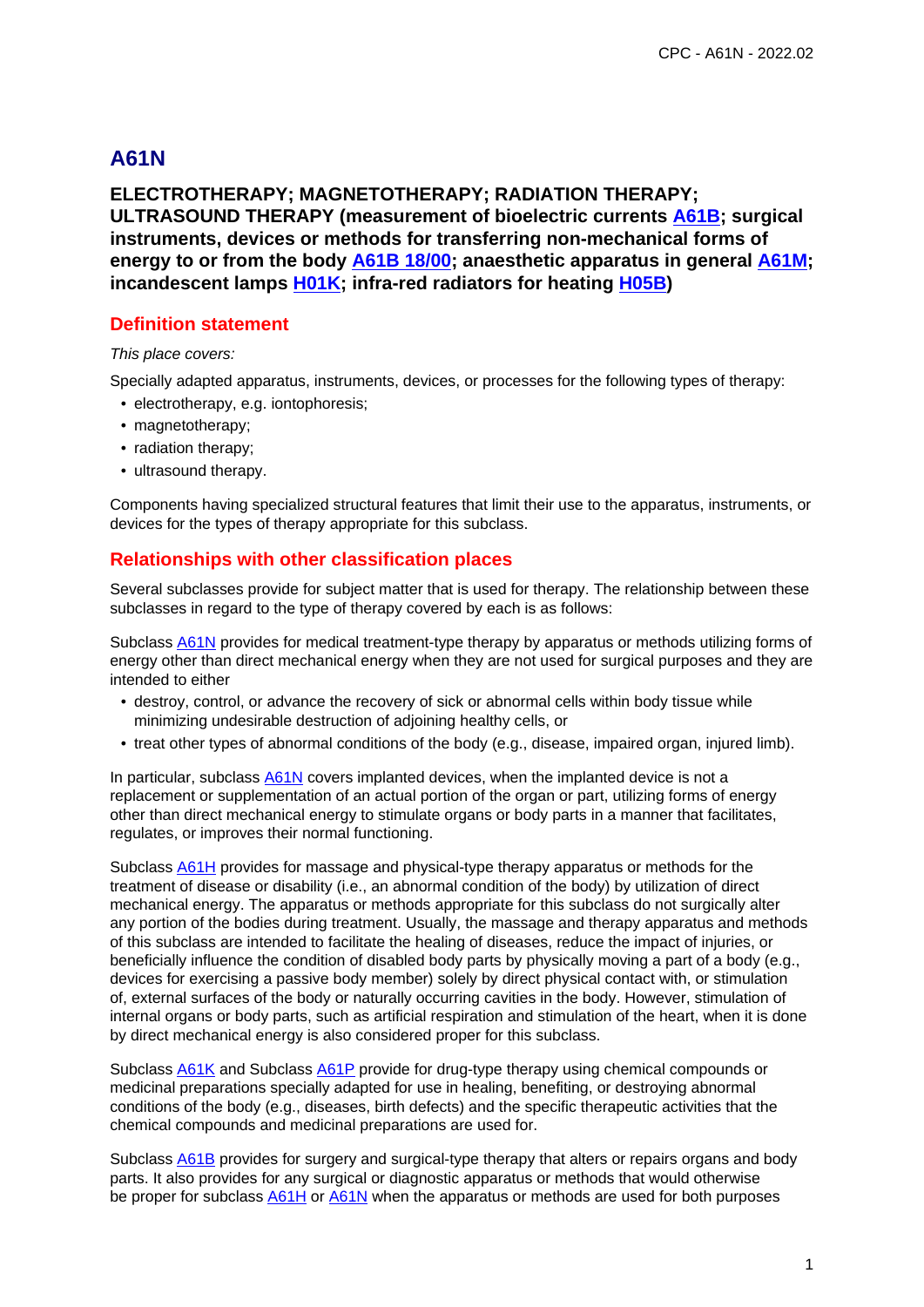or combined together. In particular, subclass A61B provides for surgical instruments, devices, or methods for transferring non-mechanical forms of energy to or from the body (e.g., electromagnetic radiation surgery) to alter or repair it.

### **References**

#### **Limiting references**

This place does not cover:

| Apparatus for diagnosis or surgery combined with, or applicable also as,<br>therapy apparatus                                                                  | <b>A61B</b>                |
|----------------------------------------------------------------------------------------------------------------------------------------------------------------|----------------------------|
| Apparatus for radiation diagnosis                                                                                                                              | A61B 6/00                  |
| Surgical instruments, devices or methods for transferring non-mechanical<br>forms of energy to or from the body (e.g., radiation surgery, electro-<br>surgery) | A61B 18/00                 |
| Instruments, implements, tools, or methods specially adapted so as to<br>limit their use to only animals                                                       | A61D                       |
| Apparatus or methods utilizing direct mechanical energy in therapy<br>intended to treat disease or disability                                                  | A61H                       |
| Percussion or vibration massage apparatus (e.g. using supersonic<br>vibration)                                                                                 | A61H 23/00                 |
| Apparatus or methods for stimulating specific reflex points by heating or<br>cooling within the cell-life limits                                               | A61H 39/06                 |
| Devices for applying radioactive material to the body                                                                                                          | A61M 37/0069,<br>A61N 5/10 |

### **Informative references**

| Measuring bioelectrical signals of the body or body parts                                                                                  | A61B 5/24   |
|--------------------------------------------------------------------------------------------------------------------------------------------|-------------|
| Surgical accessories                                                                                                                       | A61B 90/00  |
| Artificial substitutes or replacements for parts of the body                                                                               | A61F 2/00   |
| Heating or cooling appliances for medical or therapeutic treatment                                                                         | A61F 7/00   |
| Saunas                                                                                                                                     | A61H 33/06  |
| Radiopharmaceuticals                                                                                                                       | A61K 51/12  |
| Anaesthetic apparatus in general                                                                                                           | <b>A61M</b> |
| Pressure infusion pumps                                                                                                                    | A61M 5/142  |
| Devices or methods to cause a change in the state of consciousness by<br>mechanical, optical or acoustical means, e.g. audiovisual stimuli | A61M 21/00  |
| Artificial hearts and circulatory assistance means intended for<br>implantation                                                            | A61M 60/122 |
| Specific therapeutic activity of chemical compounds or medicinal<br>preparations                                                           | <b>A61P</b> |
| Measurement of nuclear X-radiation                                                                                                         | <b>G01T</b> |
| Techniques for handling of particles or electromagnetic radiation                                                                          | <b>G21K</b> |
| Incandescent lamps having general utility                                                                                                  | <b>H01K</b> |
| Infrared radiators for heating                                                                                                             | <b>H05B</b> |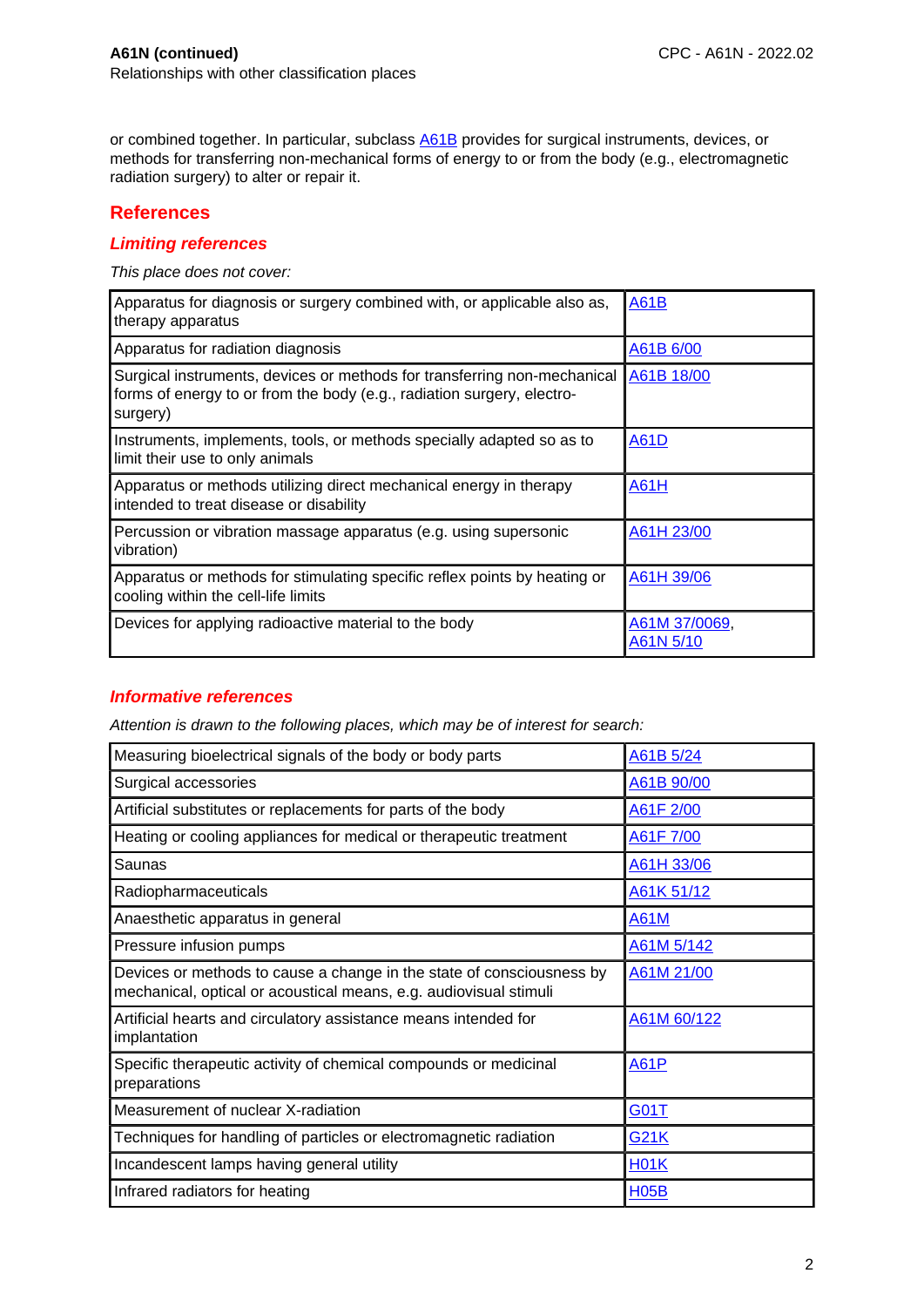# **Electrotherapy; Circuits therefor (A61N 2/00 takes precedence; irradiation apparatus A61N 5/00)**

### **Definition statement**

This place covers:

Details about electric fields which directly provide a therapeutic effect or which render the delivery of therapeutic substances possible; details about (components of) apparatuses which generate these electric fields.

### **References**

#### **Limiting references**

This place does not cover:

| High frequency currents for surgery instead of therapy (i.e. higher | A61B 18/12 |
|---------------------------------------------------------------------|------------|
| temperatures so as to destroy tissue instead of healing tissue)     |            |

#### **Informative references**

| Irradiation apparatus                                                | A61N 5/00          |
|----------------------------------------------------------------------|--------------------|
| Measuring blood pressure / blood flow                                | A61B 5/02          |
| Measuring blood output from heart                                    | A61B 5/029         |
| Measuring electrical impedance of a portion of the human body        | A61B 5/053         |
| Measuring movement of the entire body or parts thereof               | A61B 5/11          |
| Detecting specific parameters of the ECG cycle                       | A61B 5/349         |
| Detecting muscle signals                                             | A61B 5/389         |
| Detecting urogenital signals                                         | A61B 5/391         |
| Detecting gastrointestinal signals                                   | A61B 5/392         |
| Diagnosis using ultrasound in general                                | A61B 8/00          |
| Measuring blood pressure by ultrasound                               | A61B 8/04          |
| Measuring blood flow by ultrasound                                   | A61B 8/06          |
| Gastric anti-eating devices using electrical stimulation             | A61F 5/0026        |
| Devices implantable in the eye e.g. ocular inserts                   | A61F 9/0017        |
| Devices for eye surgery                                              | A61F 9/007         |
| Mechanical stimulation of ear nerves                                 | A61F 11/04         |
| Heart stimulation by mechanical means                                | A61H 31/004        |
| Stimulating specific reflex points using electric currents           | A61H 39/002        |
| Percussion or vibration massage with electrotherapy                  | A61H 2201/10       |
| Acoustically, mechanically or optically inducing sleep or relaxation | A61M 21/02         |
| Electrically conditioning the air e.g. by ionising                   | <b>B60H 3/0071</b> |
| Applying static electricity for purifying the air                    | F24F 8/192         |
| Recognising signal patterns per se                                   | G06K 9/00496       |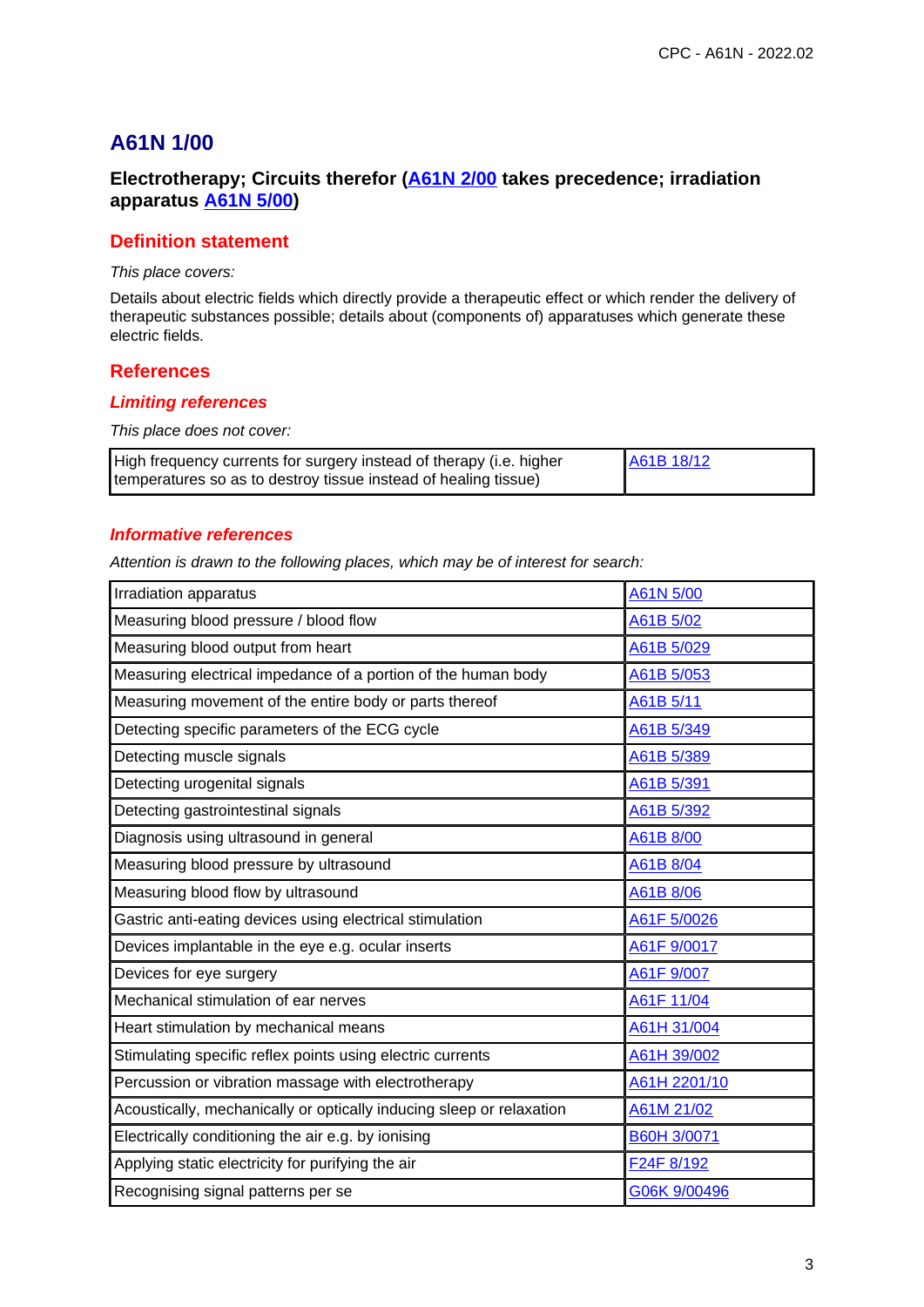| ICT specially adapted for therapies or health-improving plans (e.g. for<br>handling prescriptions, for steering therapy or for monitoring patient<br>compliance) relating to mechanical, radiation or invasive therapies (e.g.<br>surgery, laser therapy, dialysis or acupuncture) | G16H 20/40 |
|------------------------------------------------------------------------------------------------------------------------------------------------------------------------------------------------------------------------------------------------------------------------------------|------------|
| Deaf aid sets                                                                                                                                                                                                                                                                      | H04R 25/00 |

# **Special rules of classification**

Additional information could be either

- specific details about components, signals or algorithms which are not related to the invention as such; or
- less preferred embodiments which are shortly mentioned (e.g. inventive specification of cochlear implants which can be used for retinal implants as well).

Documents with such information should be given an Indexing Code.

# **Synonyms and Keywords**

In patent documents, the following abbreviations are often used:

| AAI         | single chamber atrial pacemaker with inhibited mode       |
|-------------|-----------------------------------------------------------|
| <b>AED</b>  | automatic external defibrillator                          |
| <b>AEI</b>  | atrial escape interval                                    |
| AV          | atrioventricular                                          |
| <b>AVD</b>  | atrioventricular delay                                    |
| <b>AVI</b>  | atrioventricular interval                                 |
| <b>BPM</b>  | beats per minute                                          |
| <b>CHD</b>  | coronary heart disease                                    |
| <b>CHF</b>  | chronic heart failure                                     |
| CO          | cardiac output                                            |
| <b>CRT</b>  | cardiac resynchronisation therapy                         |
| <b>DBS</b>  | deep brain stimulation                                    |
| <b>DDD</b>  | biventricular pacemaker e stimulation rate with dual mode |
| <b>DDDR</b> | DDD pacemaker with pacing rate dependent on sensor output |
| <b>DDI</b>  | biventricular pacemaker with inhibited mode               |
| <b>ECG</b>  | electrocardiogram                                         |
| <b>EKG</b>  | electrocardiogram                                         |
| <b>HR</b>   | heart rate                                                |
| <b>ICD</b>  | implantable cardioverter defibrillator                    |
| <b>IMD</b>  | implantable medical device                                |
| <b>IPG</b>  | implantable pulse generator                               |
| <b>NS</b>   | neural stimulation                                        |
| <b>PAVB</b> | post-atrial ventricular blanking                          |
| <b>PESP</b> | postextrasystolic potentiation                            |
| <b>PMT</b>  | pacemaker mediated tachycardia                            |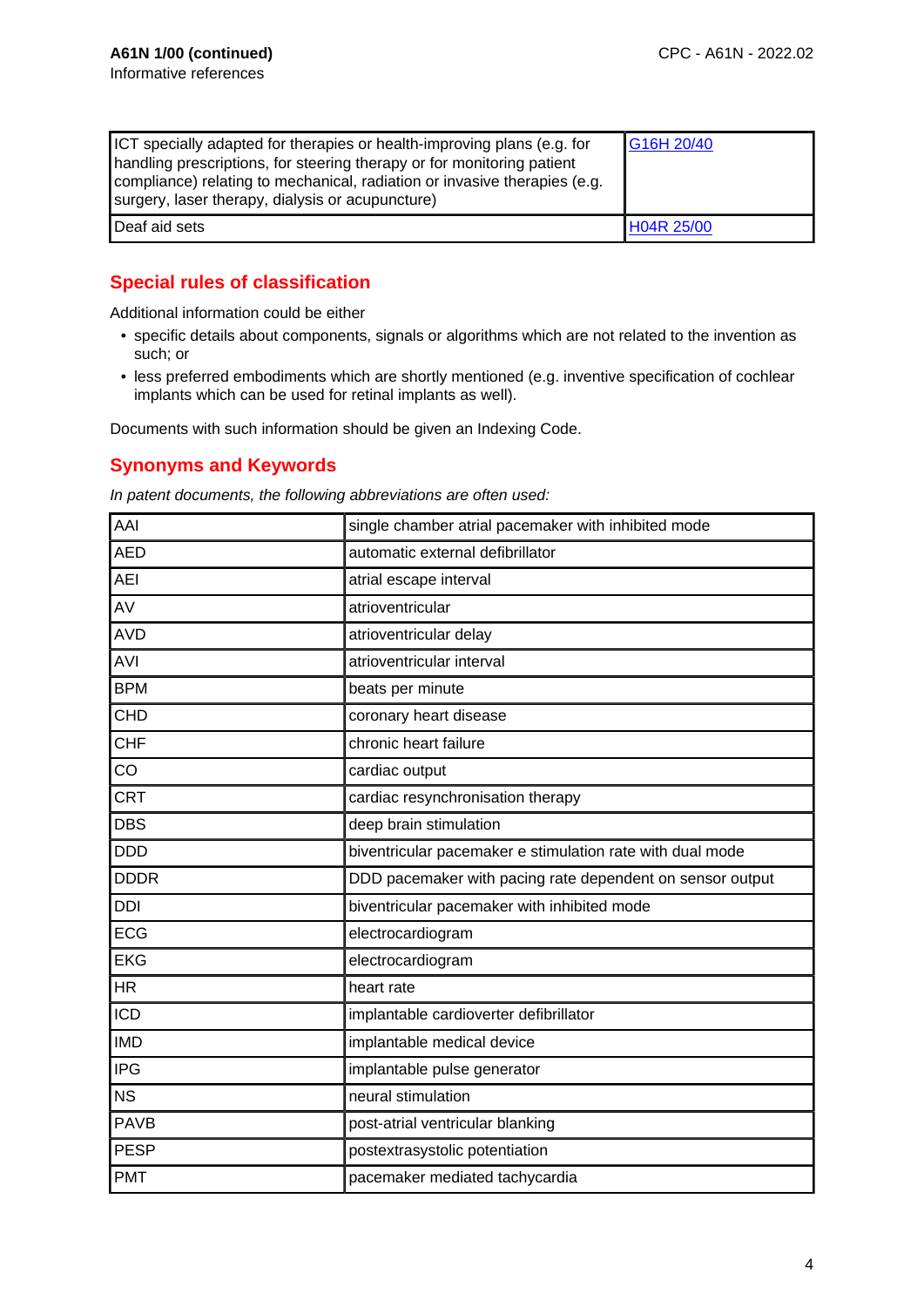| <b>SV</b>               | stroke volume                                                                            |
|-------------------------|------------------------------------------------------------------------------------------|
| $\overline{\text{SVT}}$ | supraventricular tachycardia                                                             |
| VDD                     | pacemaker that senses the atrium and ventricle and paces the<br>ventricle with dual mode |
| <b>VF</b>               | ventricular fibrillation                                                                 |
| <b>IVT</b>              | ventricular tachycardia                                                                  |
| <b>VVI</b>              | single chamber ventricular pacemaker with inhibited mode                                 |

## **Electrodes {(electrosurgical electrodes A61B 18/14)}**

### **Definition statement**

This place covers:

Details about the electrodes and their associated leads specially adapted for delivering electrical therapeutic stimulation.

## **References**

### **Informative references**

Attention is drawn to the following places, which may be of interest for search:

| Patient's garment with incorporated electrodes for medical monitoring | A41D 13/1281 |
|-----------------------------------------------------------------------|--------------|
| Electrodes specially adapted for ECG                                  | A61B 5/25    |
| Electrodes specially adapted for EEG                                  | A61B 5/291   |
| Electrodes specially adapted for EMG                                  | A61B 5/296   |
| Electrodes for electrosurgery                                         | A61B 18/14   |
| Stents and instruments for their placement                            | A61F 2/82    |
| Stimulating specific reflex points using electric currents            | A61H 39/002  |
| Anchoring by balloon expansion                                        | A61M 25/10   |
| Form details about flexible conductors per se                         | H01B 7/04    |
| Form details about conductors for implantation in a human body        | H01B 7/048   |

# **Special rules of classification**

Details about the stimulating device as such, about the therapeutic signal and/or about the stimulating algorithm should be classified in A61N 1/36-A61N 1/3712.

# **A61N 1/08**

**Arrangements or circuits for monitoring, protecting, controlling or indicating {(for external stimulators A61N 1/3603; for implantable neurostimulators A61N 1/36128; for heart stimulators A61N 1/37; for defibrillators A61N 1/3925)}**

# **Definition statement**

This place covers:

Protecting the functioning of electrical therapeutic stimulation devices, especially against MRI.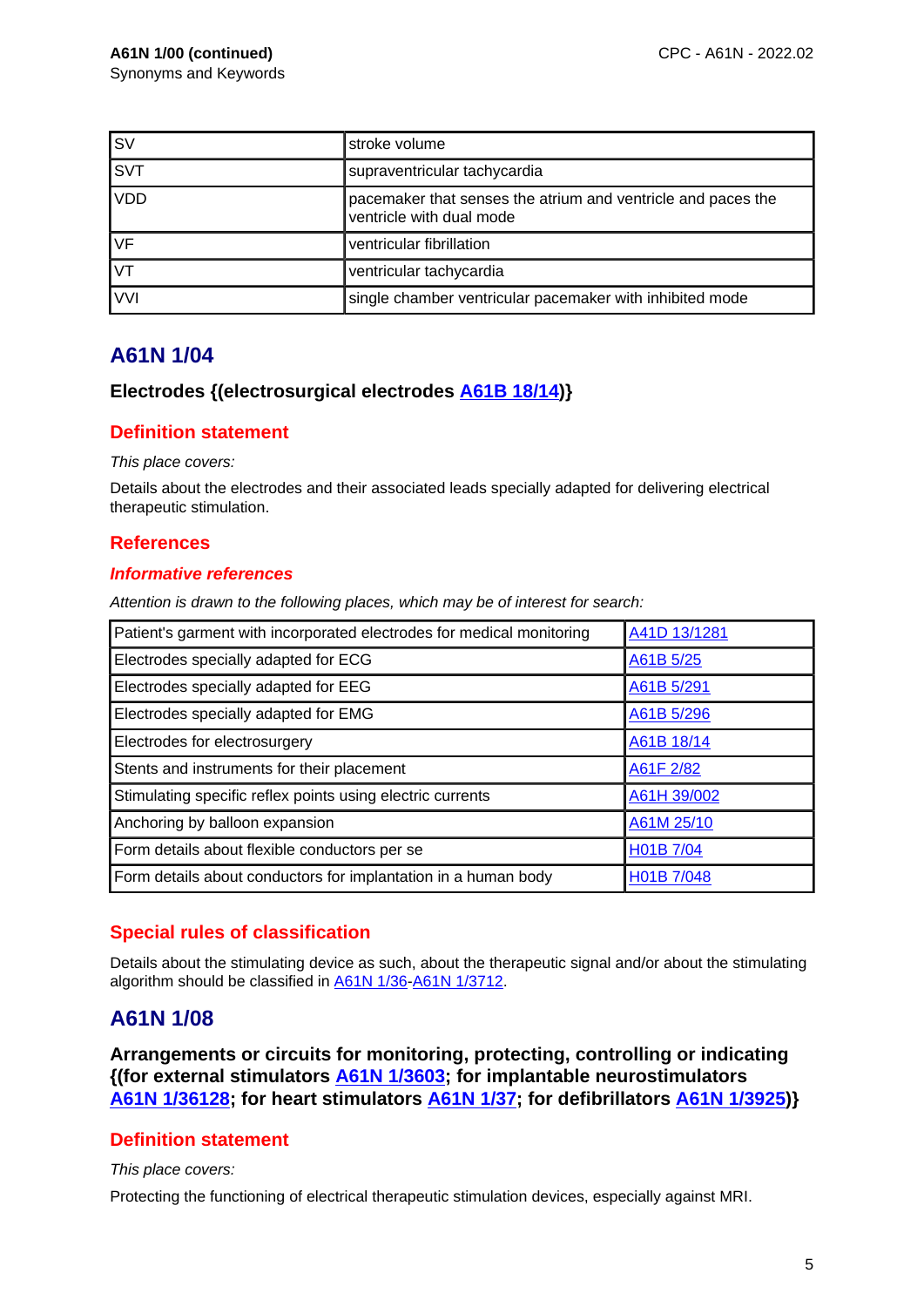This group only relates to protection (especially against MRI) for electrical therapeutic stimulation devices and not for other types of medical devices such as drug pumps. The purpose of this protection is to protect the functioning of the medical device.

# **References**

#### **Limiting references**

This place does not cover:

| For external stimulators                       | A61N 1/3603  |
|------------------------------------------------|--------------|
| For implantable neurostimulators               | A61N 1/36128 |
| Monitoring or protecting for heart stimulators | A61N 1/37    |
| Monitoring or protecting for defibrillators    | A61N 1/3925  |

## **Informative references**

Attention is drawn to the following places, which may be of interest for search:

| Neutralising atmospheric radiation                                                                | A61N 1/16         |
|---------------------------------------------------------------------------------------------------|-------------------|
| Mattresses for protecting against e.g. static electricity or radiation                            | A47C 31/004       |
| Dynamisation and other esoteric therapies using medicinal preparations<br>obtained by wave energy | A61K 41/0004      |
| NMR gyrometers                                                                                    | G01C 19/60        |
| Measuring electric variables                                                                      | <b>G01R</b>       |
| Instruments for measuring magnetic variables involving magnetic<br>resonance                      | G01R 33/20        |
| Provisions within MR facilities for enhancing safety during MR                                    | G01R 33/288       |
| Control of generator output per se                                                                | <b>H02P, H03L</b> |
| Screening of apparatus or components against electric or magnetic fields                          | H05K 9/00         |

# **Special rules of classification**

Protecting the functioning of the medical device constitutes the difference with A61N 1/16, which relates to protecting the human body. E.g. pacemaker circuitry protecting the pacemaker from the field of a TV antenna should go to A61N 1/08 whereas as special building arrangement for protecting a person from the same field to A61N 1/16.

# **Synonyms and Keywords**

In patent documents, the following abbreviations are often used:

| <b>MR</b>   | magnetic resonance         |
|-------------|----------------------------|
| <b>MRI</b>  | magnetic resonance imaging |
| <b>INMR</b> | nuclear magnetic resonance |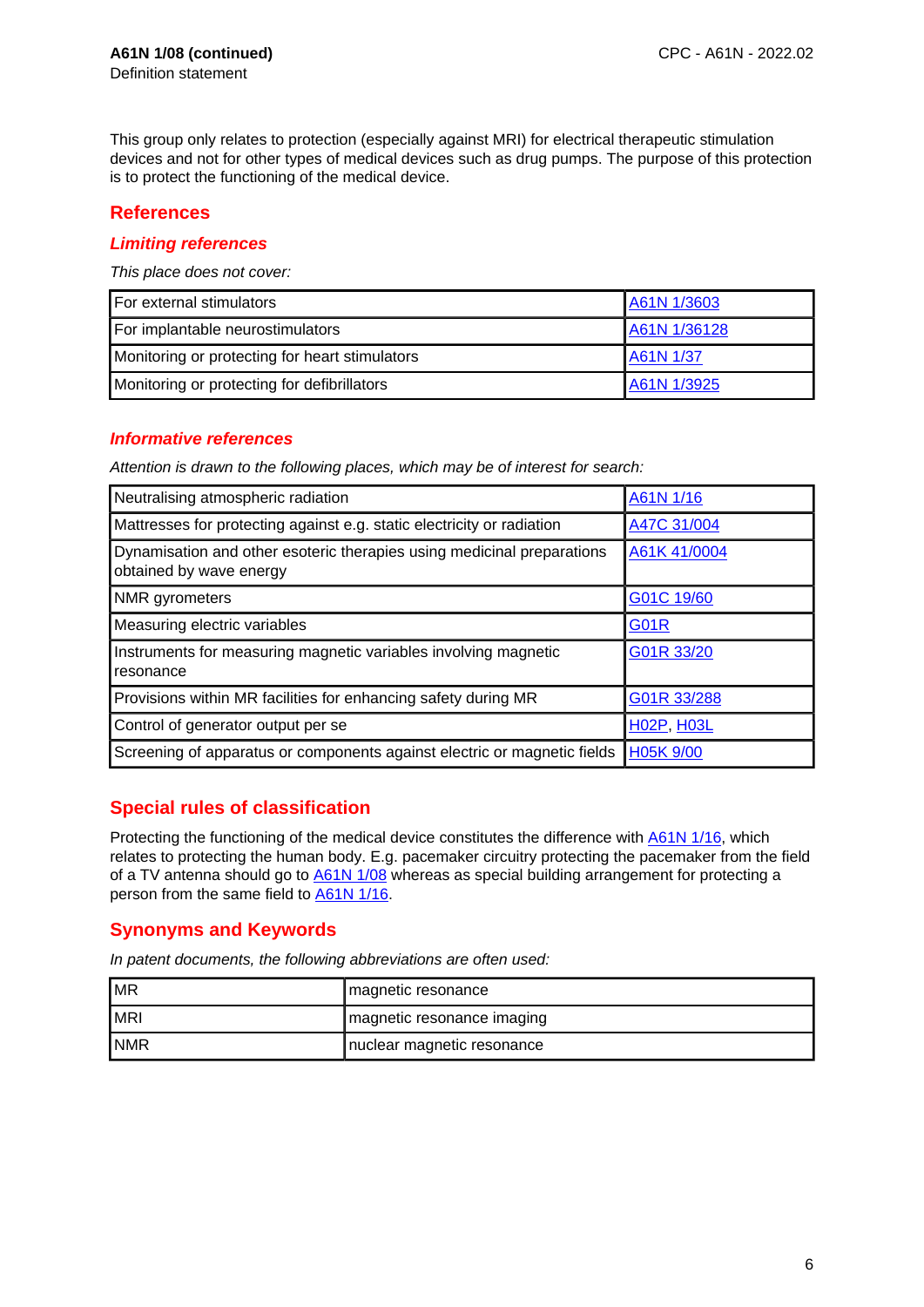# **{Magnetic resonance imaging [MRI] compatible leads}**

### **Definition statement**

This place covers:

Leads (both implantable and external) having features that mitigate the effects of unwanted electric currents induced by a Magnetic Resonance Imaging [MRI] device or field.

# **A61N 1/16**

**Screening or neutralising undesirable influences from {or using,} atmospheric or terrestrial radiation or fields {(using atmospheric electricity or earth currents H05F 3/00)}**

## **Definition statement**

#### This place covers:

Screening or neutralising atmospheric or terrestrial radiation or fields with the purpose of protecting the human body. The purpose of this protection is to protect the human body.

# **References**

### **Limiting references**

This place does not cover:

|  | A61N 1/08<br>Electrostimulators protected for electromagnetic interference |
|--|----------------------------------------------------------------------------|
|--|----------------------------------------------------------------------------|

### **Informative references**

Attention is drawn to the following places, which may be of interest for search:

| Measuring magnetic field characteristics of the earth                                       | G01V 3/00 |
|---------------------------------------------------------------------------------------------|-----------|
| Carrying-off electrical charges using atmospheric electricity or earth<br><b>I</b> currents | H05F 3/00 |

# **Special rules of classification**

Protecting the human body constitutes the difference with A61N 1/08, which relates to protecting the functioning of the medical device. E.g. pacemaker circuitry protecting the pacemaker from the field of a TV antenna should go to A61N 1/08 whereas as special building arrangement for protecting a person from the same field to A61N 1/16. A61N 1/08 takes precedence over A61N 1/16.

# **A61N 1/36**

## **for stimulation**

### **Definition statement**

#### This place covers:

Details about the therapeutic signal and/or about the stimulation algorithm, constructional and/or circuitry details, telemetry details.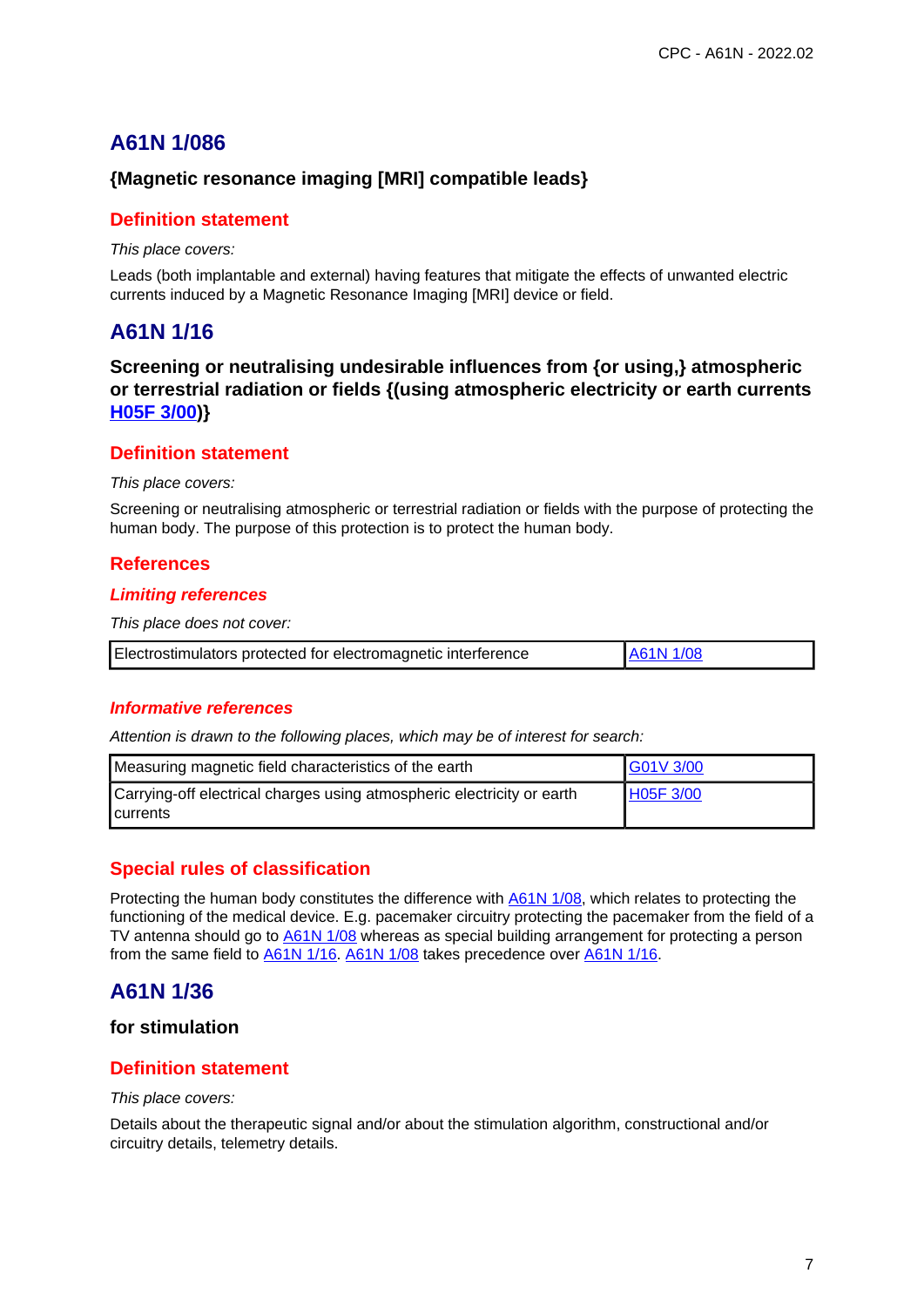# **References**

## **Informative references**

Attention is drawn to the following places, which may be of interest for search:

| Details about the electrodes or the leads      | A61N 1/04, A61N 1/06   |
|------------------------------------------------|------------------------|
| Applying constant continuous current           | A61N 1/20 - A61N 1/306 |
| Electromedical belts                           | A61N 1/321             |
| Electromedical brushes, combs, massage devices | A61N 1/322             |
| Inteference currents                           | A61N 1/323             |
| Iontophoresis                                  | A61N 1/325             |
| Promoting growth of cells                      | A61N 1/326             |
| Electroporation                                | A61N 1/327             |
| Improving skin appearance                      | A61N 1/328             |

# **A61N 1/36002**

# **{Cancer treatment, e.g. tumour}**

# **Definition statement**

#### This place covers:

Covers devices (both implanted and external to the body) that treat cancer by electrical stimulation.

# **A61N 1/3603**

# **{Control systems}**

# **Definition statement**

#### This place covers:

Covers features of control systems used by electrical stimulation devices that are external to the body (e.g. switches/buttons used for controlling TENS devices, control displays for pain relief devices, controlling modes of operation for muscle stimulators, algorithms/flow charts for controlling external stimulation devices, etc.).

# **A61N 1/36031**

# **{using physiological parameters for adjustment}**

# **Definition statement**

#### This place covers:

Device control systems under A61N 1/3603, which adjust therapeutic electrical stimulation based upon at least one sensed physiological parameter.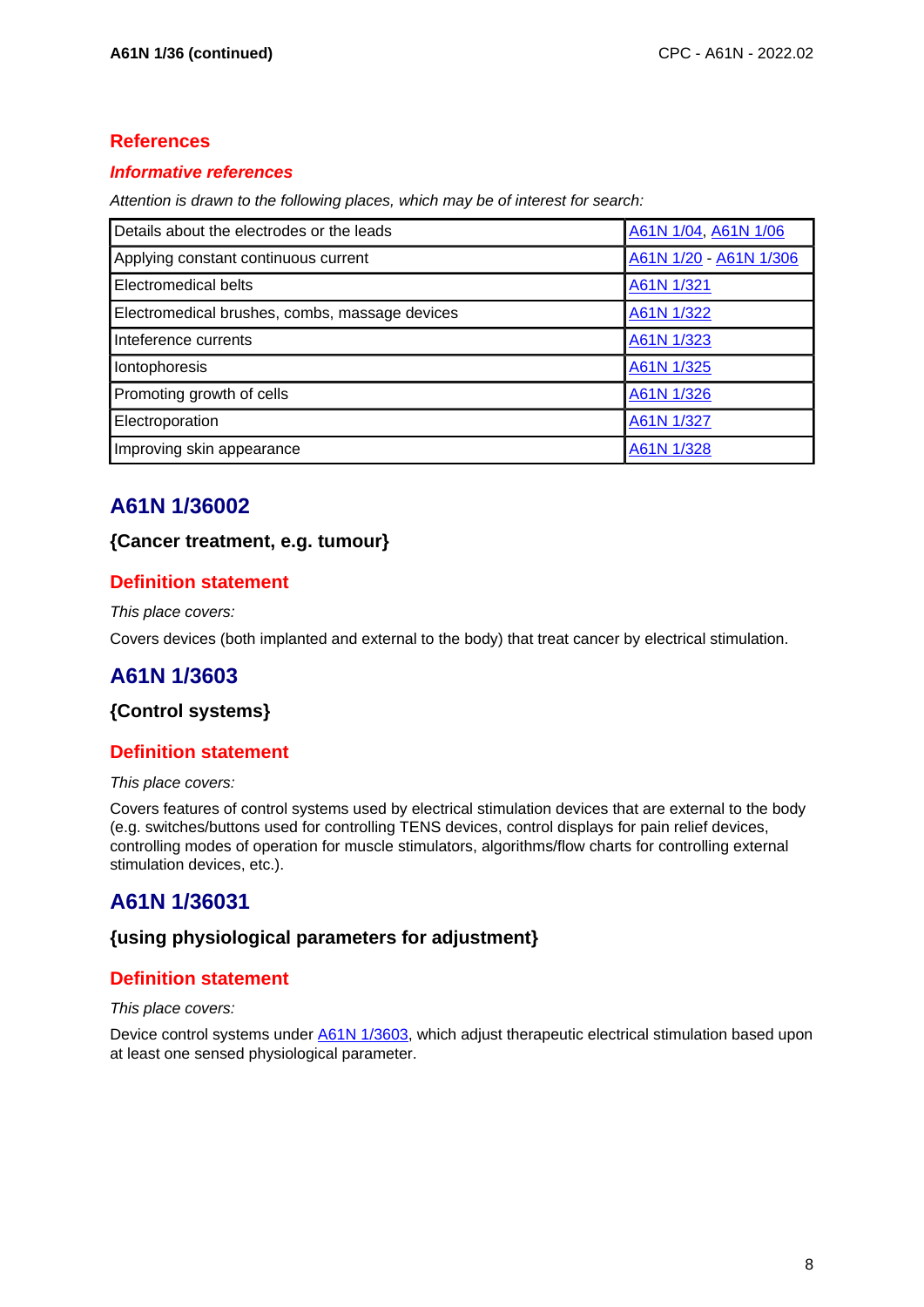# **{specified by the stimulation parameters}**

## **Definition statement**

This place covers:

Device control systems under **A61N 1/3603**, which are characterised by their stimulation parameters (e.g. frequency, amplitude, pulse width, multiphasic, combination of waveforms, etc.).

# **A61N 1/36036**

### **{of the outer, middle or inner ear}**

## **Definition statement**

This place covers:

Covers therapeutic devices that electrically stimulate portions of a patient's outer, middle, or inner ear.

# **A61N 1/36038**

# **{Cochlear stimulation}**

# **Definition statement**

This place covers: Devices under **A61N 1/36036** that electrically stimulate a patient's cochlea.

# **A61N 1/36039**

### **{fitting procedures}**

# **Definition statement**

This place covers:

Devices and methods used for fitting a patient with a cochlear stimulation device or setting a cochlea stimulation parameter (as described in A61N 1/36038) (This subgroup is intended for devices having more than a general mention of fitting or stimulation parameters).

# **A61N 1/3604**

### **{for correcting spinal deformities, e.g. scoliosis}**

# **Definition statement**

This place covers: Electrical stimulation devices used for correcting spinal deformities.

# **A61N 1/36062**

# **{Spinal stimulation}**

# **Definition statement**

This place covers:

Includes implantable neurostimulation devices and associated methods used to perform spinal stimulation (as described in A61N 1/3605).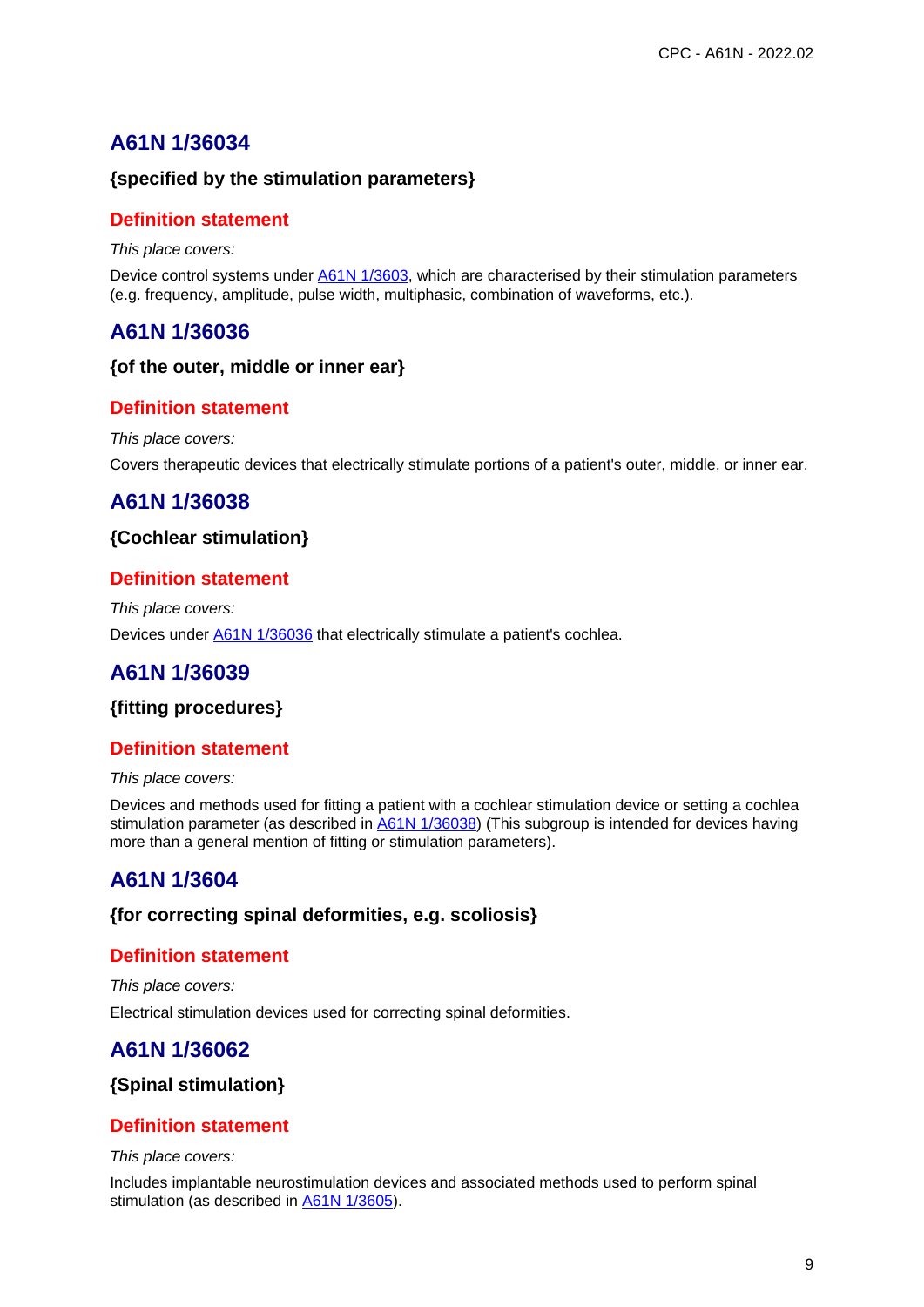### **{based on impedance measurement}**

### **Definition statement**

This place covers:

Control systems for implantable neural stimulation devices (under A61N 1/3605) which measure impedance (This subgroup is intended for devices having more than a general mention of impedance).

# **A61N 1/3629**

### **{in combination with non-electric therapy}**

## **Definition statement**

#### This place covers:

Heart stimulation devices (e.g. pacemakers) under (A61N 1/362) which also include an additional nonelectric therapy to the heart or other body area (e.g. drug therapy, nanotherapy, gene therapy, etc.).

# **A61N 1/3684**

### **{for stimulating the heart at multiple sites of the ventricle or the atrium}**

## **Definition statement**

This place covers:

Heart stimulation devices under A61N 1/368, which include dual chamber pacemakers (e.g. pacers using DDD modes of operation) and pacing devices that electrically stimulate multiple sites within the 4 chambers of the heart.

# **A61N 1/36842**

### **{Multi-site stimulation in the same chamber}**

# **Definition statement**

#### This place covers:

Covers heart stimulation devices under **A61N 1/3684** having more than one stimulation site within the same heart chamber (e.g. two stimulation electrodes in the right ventricle that deliver separate and/or different stimulation to each electrode, etc.).

# **A61N 1/36843**

### **{Bi-ventricular stimulation}**

# **Definition statement**

This place covers:

Covers heart stimulation devices which stimulate both the right ventricle [RV] and the left ventricle [LV].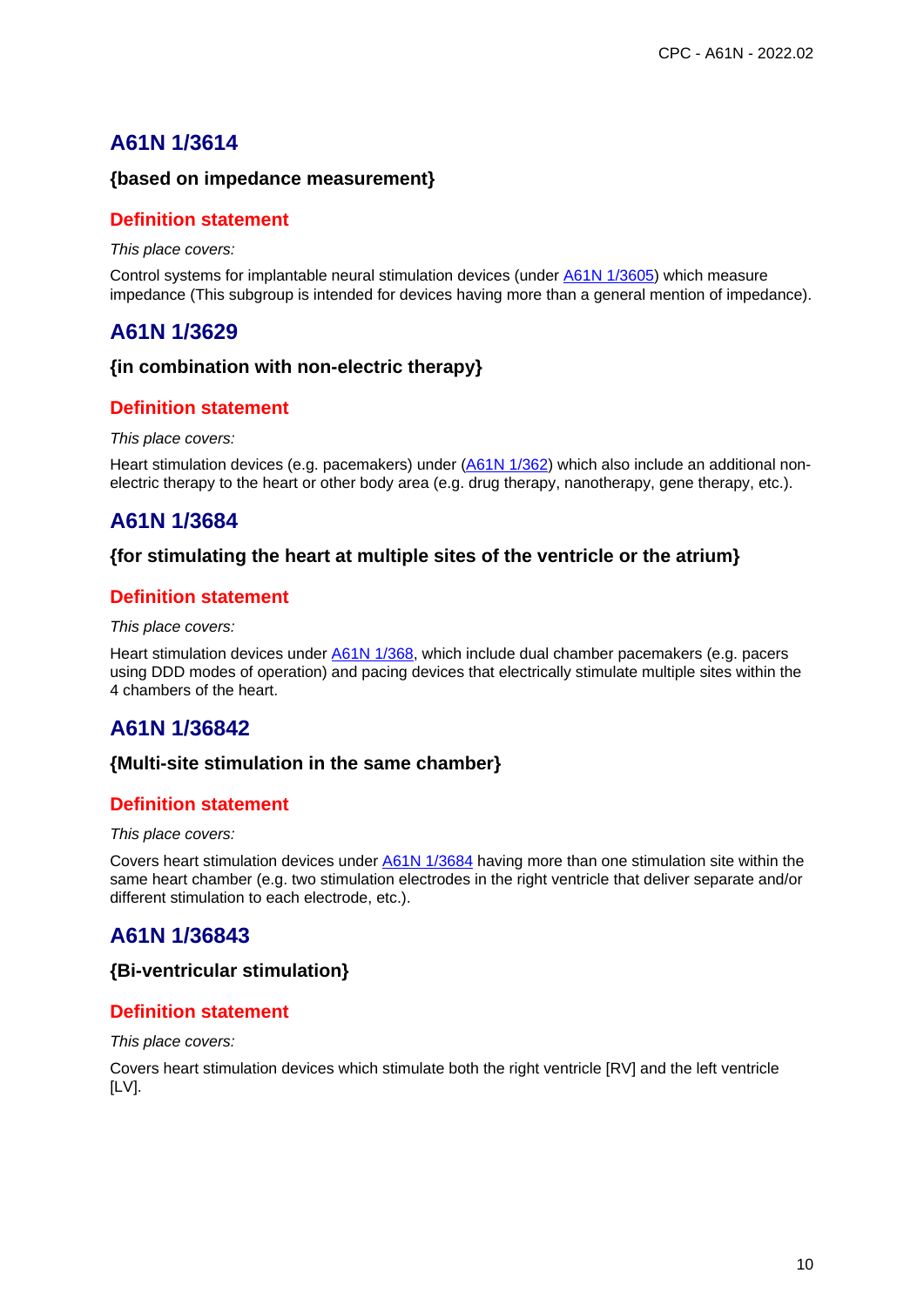# **Arrangements in connection with the implantation of stimulators**

### **Definition statement**

#### This place covers:

Specifications going beyond the implantable medical device in isolation, such as communicating with, delivering power to, or testing of the implantable medical device.

Structural details of (parts of) the implantable medical device, e.g. casing or feedthrough.

### **References**

#### **Informative references**

| Details about leads and electrodes                                                                                                                                                                                                                                                 | A61N 1/04 - A61N 1/06 |
|------------------------------------------------------------------------------------------------------------------------------------------------------------------------------------------------------------------------------------------------------------------------------------|-----------------------|
| Transmitting measured data to processing apparatus                                                                                                                                                                                                                                 | A61B 5/0002           |
| Transferring electromagnetic energy to implanted prostheses                                                                                                                                                                                                                        | A61F 2250/0001        |
| Transferring data to implanted prostheses                                                                                                                                                                                                                                          | A61F 2250/0001        |
| Materials for catheters                                                                                                                                                                                                                                                            | A61L 29/00            |
| Materials for coating of implanted articles                                                                                                                                                                                                                                        | A61L 31/08            |
| Testing electrical condition of batteries per se                                                                                                                                                                                                                                   | G01R 31/36            |
| Transmitting signals with a radio link per se                                                                                                                                                                                                                                      | G08C 17/02            |
| ICT specially adapted for therapies or health-improving plans (e.g. for<br>handling prescriptions, for steering therapy or for monitoring patient<br>compliance) relating to mechanical, radiation or invasive therapies (e.g.<br>surgery, laser therapy, dialysis or acupuncture) | G16H 20/40            |
| ICT specially adapted for the operation of medical equipment or devices                                                                                                                                                                                                            | G16H 40/60            |
| Sealing of leads to lead-through insulators per se                                                                                                                                                                                                                                 | H01B 17/303           |
| Feedthrough capacitors per se                                                                                                                                                                                                                                                      | H01G 4/35             |
| Batteries per se                                                                                                                                                                                                                                                                   | <b>H01M</b>           |
| Manufacture of small size batteries per se                                                                                                                                                                                                                                         | H01M 10/0436          |
| Electrical connections per se                                                                                                                                                                                                                                                      | <b>H01R</b>           |
| Electrical connections for medical use                                                                                                                                                                                                                                             | H01R 13/5224          |
| Adapters for connecting two parts per se                                                                                                                                                                                                                                           | H01R 31/06            |
| Electrical connectors for medicine and surgery                                                                                                                                                                                                                                     | H01R 2201/12          |
| Charging batteries per se                                                                                                                                                                                                                                                          | H02J 7/00             |
| For wireless supply or distribution of electric power                                                                                                                                                                                                                              | H02J 50/00            |
| Near-field (inductive) transmission systems per se                                                                                                                                                                                                                                 | H04B 5/00             |
| Radio transmission systems per se                                                                                                                                                                                                                                                  | H04B 7/00             |
| Transmission of digital information per se                                                                                                                                                                                                                                         | <b>H04L</b>           |
| Transmitting circuits using pulse with modulation or pulse position<br>modulation                                                                                                                                                                                                  | H04L 25/4902          |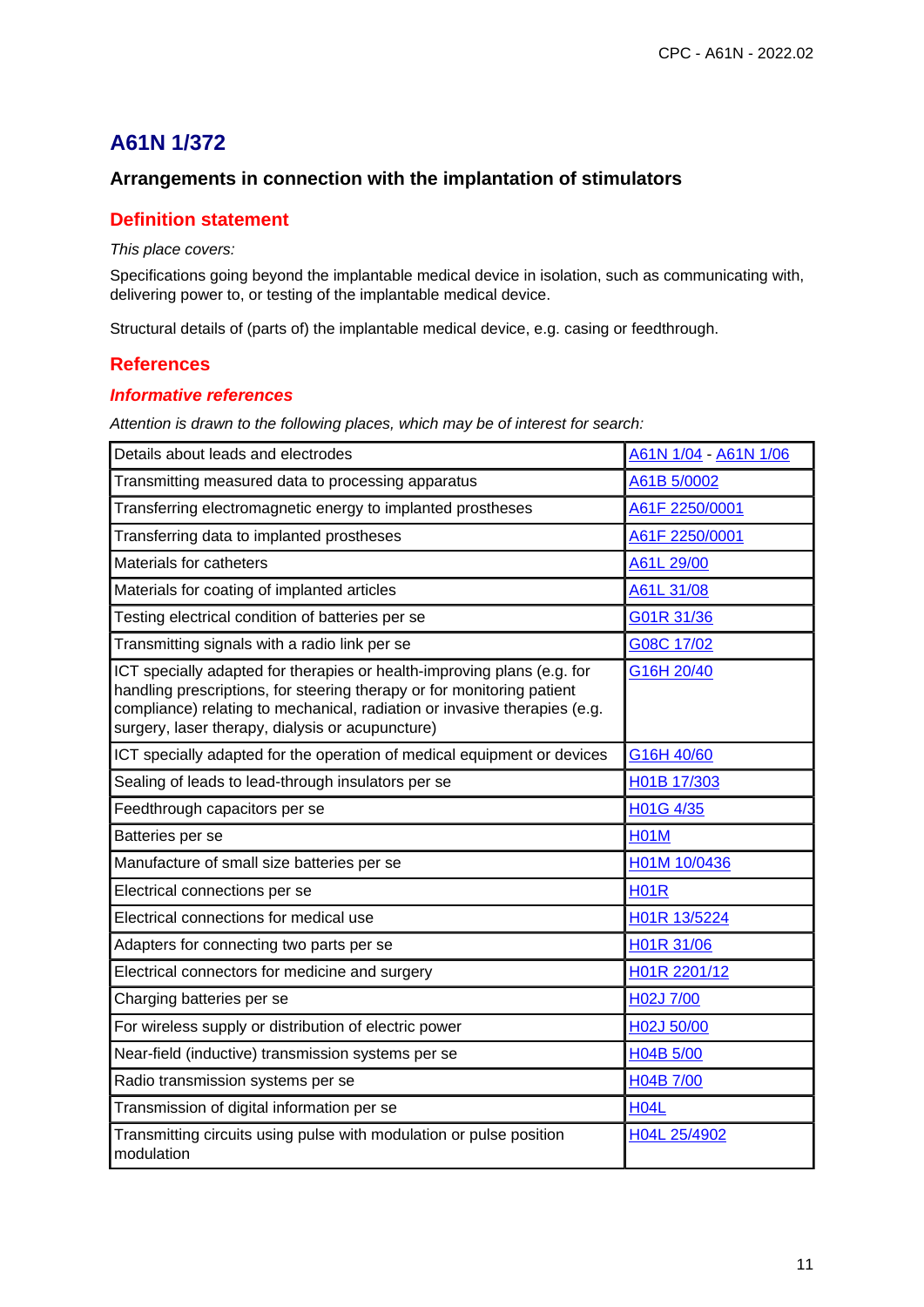# **{Pacemaker or defibrillator security, e.g. to prevent or inhibit programming alterations by hackers or unauthorised individuals}**

### **Definition statement**

This place covers:

Devices and methods used to provide security (both programming and physical) for electrical stimulation devices (in particular pacemakers and defibrillators) to combat hackers and other unauthorised persons from accessing/re-programming electrical stimulation devices.

# **A61N 1/37512**

### **{Pacemakers}**

### **Definition statement**

#### This place covers:

Covers device features related to the construction of pacemakers (i.e. housings/can details, material, shape, etc.).

# **A61N 1/37514**

# **{Brain implants}**

# **Definition statement**

#### This place covers:

Covers device features related to the construction of brain implants (i.e. housing or can details, material, shape, etc.).

# **References**

### **Informative references**

Attention is drawn to the following places, which may be of interest for search:

| Burr Hole 0<br>A61B 90/00<br>Covers |
|-------------------------------------|
|-------------------------------------|

# **A61N 1/37516**

**{Intravascular implants}**

### **Definition statement**

#### This place covers:

Covers device features related to the construction of intravascular implants (i.e. housing details, material, shape, etc.).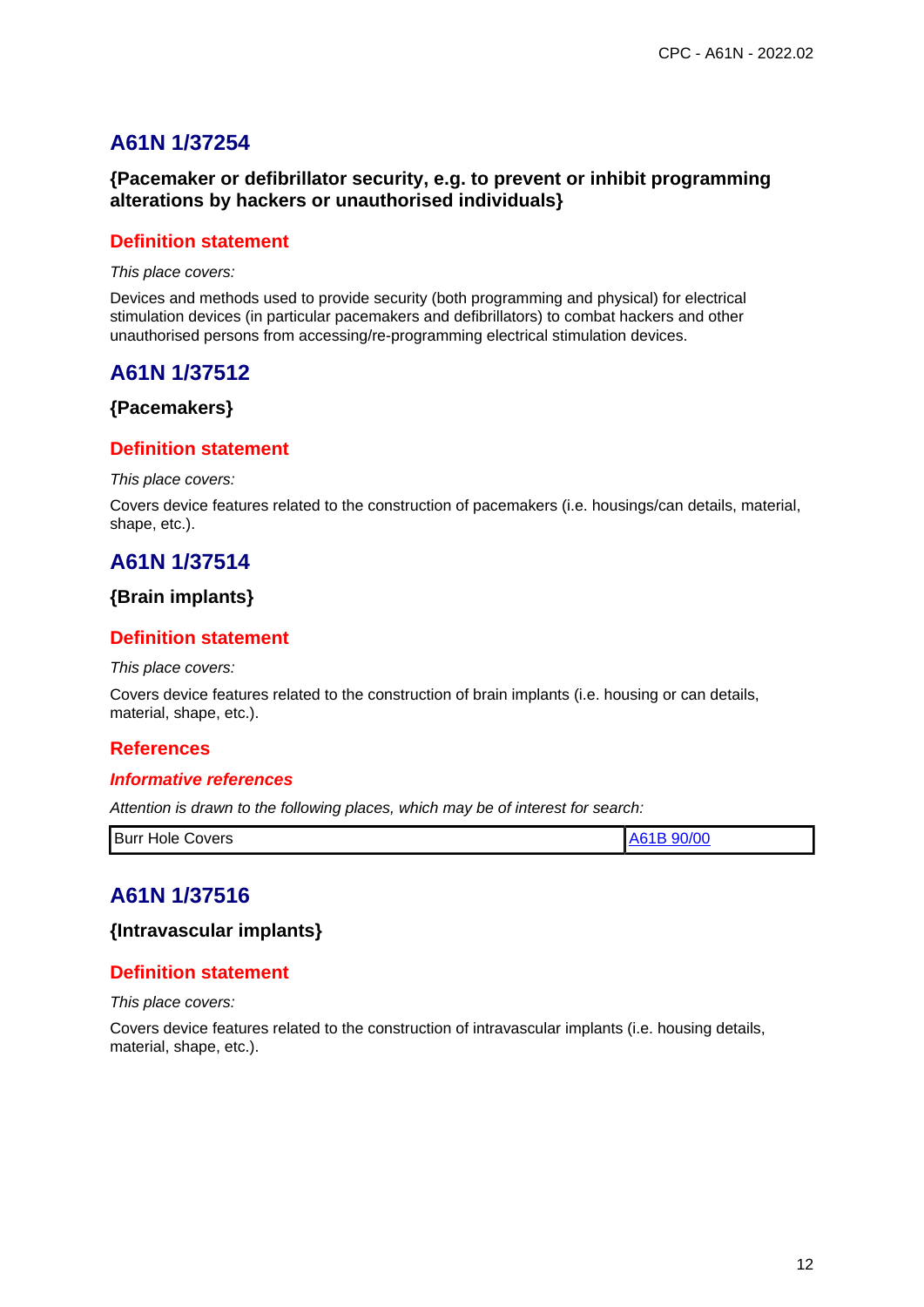# **{Anchoring of the implants, e.g. fixation}**

# **Definition statement**

This place covers:

Covers anchoring/fixation details of electrical stimulation devices.

# **A61N 1/38**

## **for producing shock effects**

# **References**

### **Informative references**

Attention is drawn to the following places, which may be of interest for search:

| Electrolytic capacitors per se     | H01G 9/10        |
|------------------------------------|------------------|
| For producing shock effects per se | <b>H05C 1/00</b> |

# **Synonyms and Keywords**

In patent documents, the following abbreviations are often used:

| <b>AF</b> | atrial fibrillation      |
|-----------|--------------------------|
| <b>VF</b> | ventricular fibrillation |

# **A61N 1/3904**

# **{External heart defibrillators [EHD]}**

### **Definition statement**

#### This place covers:

Covers external heart defibrillators (e.g. Automatic External Defibrillators [AEDs], semi-automatic external defibrillators, manual) and methods for constructing and using them.

# **A61N 1/39044**

# **{in combination with cardiopulmonary resuscitation [CPR] therapy}**

# **Definition statement**

#### This place covers:

External defibrillators and methods for using them for performing or assisting in cardiopulmonary resuscitation [CPR] therapy.

### **References**

#### **Informative references**

| Cardiopulmonary Resuscitation [CPR] therapy | A61H 31/00 |
|---------------------------------------------|------------|
|---------------------------------------------|------------|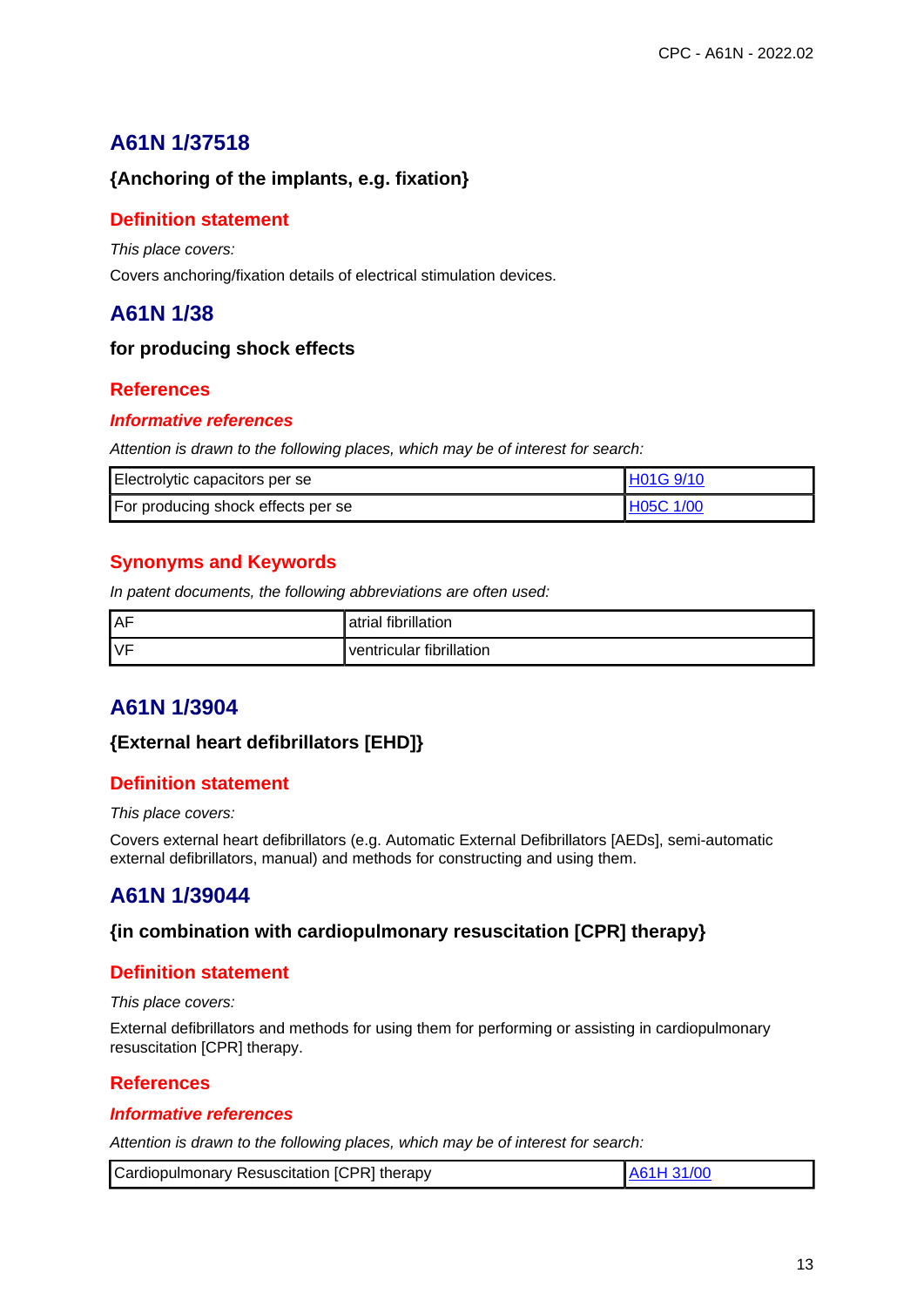# **{User protection from shock}**

## **Definition statement**

This place covers:

External defibrillators which include features that protect a user or patient from an accidental or unwanted shock.

# **A61N 1/3962**

### **{in combination with another heart therapy}**

## **Definition statement**

#### This place covers:

Implantable defibrillator which in addition to electrical shock therapy, also provides another form of heart therapy (e.g. drug therapy, gene therapy, nanotherapy, etc.).

# **A61N 1/39622**

## **{Pacing therapy}**

### **Definition statement**

This place covers:

Implantable defibrillators under A61N 1/3962 which apply pacing therapy in addition to defibrillation shocks.

# **A61N 1/39624**

### **{Pain reduction therapy}**

### **Definition statement**

This place covers:

Implantable defibrillators under A61N 1/3962 which apply electrical stimulation therapy for pain reduction.

# **A61N 1/44**

### **Applying ionised fluids {(ion generators H01J 37/00)}**

### **References**

#### **Informative references**

| Baths for special therapeutic purposes | A61H 33/00 |
|----------------------------------------|------------|
| Baths for specific parts of the body   | A61H 35/00 |
| lonised inhalator                      | A61M 15/02 |
| lon generators                         | H01J 37/00 |
| Generating ions into the atmosphere    | H01T 23/00 |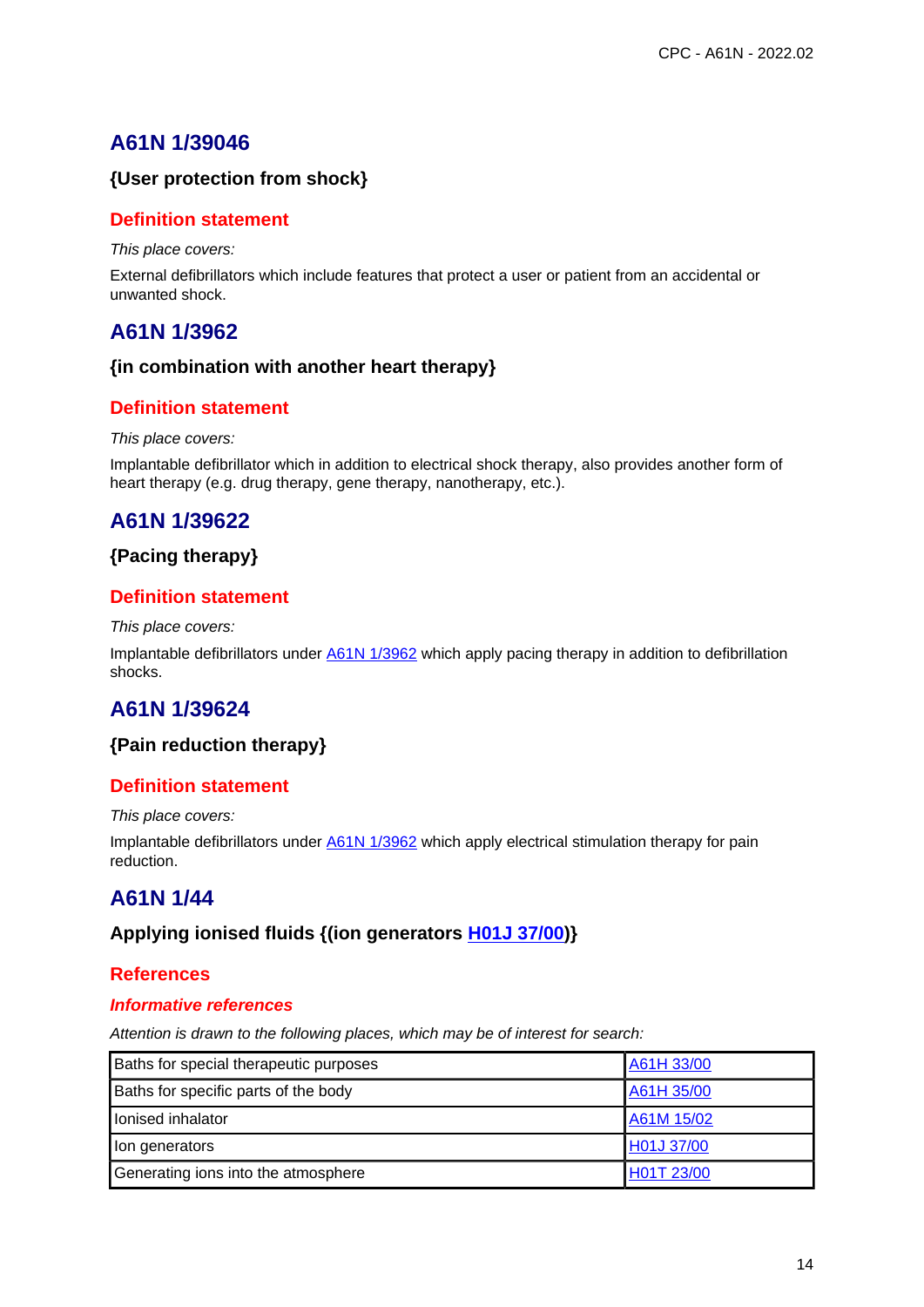# **A61N 2/00**

## **Magnetotherapy**

### **Definition statement**

#### This place covers:

Use of static or dynamic magnetic fields for treating humans or animals, where the magnetic field itself provides the therapeutic effect.

#### **References**

#### **Limiting references**

This place does not cover:

| Using a magnetic field for diagnosis                       | A61B 5/05, G01R 33/00 |
|------------------------------------------------------------|-----------------------|
| Medicinal preparations obtained with a magnetic field      | A61K 41/00            |
| Releasing a medicament through the use of a magnetic field | <b>B03C 1/00</b>      |

# **A61N 5/00**

## **Radiation therapy (ultrasound therapy A61N 7/00; devices or apparatus applicable to both therapy and diagnosis A61B 6/00)**

## **Definition statement**

#### This place covers:

Therapeutic treatment of the human or animal body with electromagnetic or particle radiation.

Therapy implies the curing of a disease or malfunction of the body and includes prophylactic treatment like killing of germs, bacteria in or on the body by means of radiation as well as treatment of symptoms like pain (anaesthesia) by means of radiation.

### **References**

#### **Limiting references**

This place does not cover:

| Magnetotherapy                                                     | A61N 2/00                              |
|--------------------------------------------------------------------|----------------------------------------|
| Ultrasound therapy                                                 | A61N 7/00                              |
| Radiation imaging or diagnosis                                     | A61B 6/00                              |
| Surgery with radiation (cf. special rules below)                   | A61B 18/18, A61F 9/008,<br>A61C 1/0046 |
| Treatment by heat, sauna                                           | A61F 7/00, A61H 33/00                  |
| Sterilization or disinfection of articles or products by radiation | A61L 2/08                              |
| Lighting                                                           | F <sub>21</sub>                        |
| Irradiation devices for articles or products                       | G21K 5/00                              |
| Lithography with a particle beam                                   | H01J 37/30                             |
| Ion implantation in semiconductors                                 | H01L 21/26                             |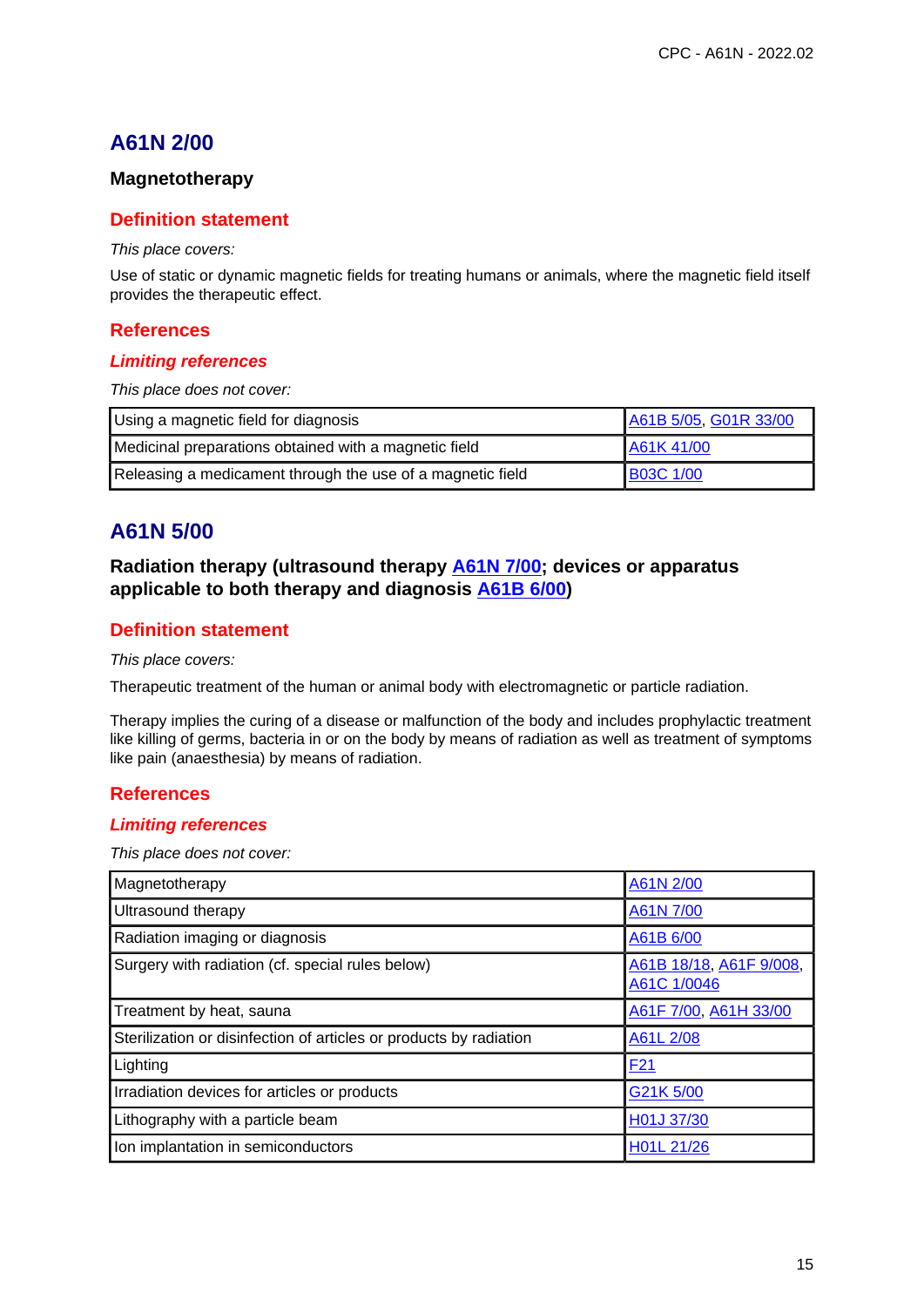#### **Application-oriented references**

Examples of places where the subject matter of this place is covered when specially adapted, used for a particular purpose, or incorporated in a larger system:

| Devices or apparatus applicable to both therapy and diagnosis | A61B 6/00 |
|---------------------------------------------------------------|-----------|
|---------------------------------------------------------------|-----------|

#### **Informative references**

| Patient movement or breathing monitoring                                                                                                                                                                                                                                           | A61B 5/11, A61B 5/113                                                           |
|------------------------------------------------------------------------------------------------------------------------------------------------------------------------------------------------------------------------------------------------------------------------------------|---------------------------------------------------------------------------------|
| Sensing at the treatment site                                                                                                                                                                                                                                                      | A61B 2017/00022,<br>A61B 2018/00636,<br>A61B 5/0048,<br>A61B 5/053, A61B 5/0059 |
| Balloons for catheter applicators                                                                                                                                                                                                                                                  | A61B 2017/22051                                                                 |
| Medical informatics, patient data management                                                                                                                                                                                                                                       | A61B 34/00                                                                      |
| Protection of tissue around treatment site                                                                                                                                                                                                                                         | A61B 90/04                                                                      |
| Site contact feedback, abutting means                                                                                                                                                                                                                                              | A61B 2090/065,<br>A61B 90/03                                                    |
| Patient positioning                                                                                                                                                                                                                                                                | A61B 90/10                                                                      |
| Navigation, image assistance                                                                                                                                                                                                                                                       | A61B 90/36, A61B 6/12,<br>A61B 8/12                                             |
| <b>Markers</b>                                                                                                                                                                                                                                                                     | A61B 90/39                                                                      |
| Curing resins within the teeth                                                                                                                                                                                                                                                     | A61C 19/003                                                                     |
| Teeth whitening by light                                                                                                                                                                                                                                                           | A61C 19/066                                                                     |
| Acupuncture                                                                                                                                                                                                                                                                        | A61H 39/00                                                                      |
| Photosensitizers, radiosensitisers                                                                                                                                                                                                                                                 | A61K 41/00                                                                      |
| Radionuclides, radiopharmaceuticals                                                                                                                                                                                                                                                | A61K 51/00                                                                      |
| Irradiation of blood outside the patient (ex-vivo)                                                                                                                                                                                                                                 | A61M 1/3681                                                                     |
| Psychological treatments                                                                                                                                                                                                                                                           | A61M 21/00,<br>A61M 2021/0044,<br>A61M 2021/0055                                |
| (Balloon) catheters                                                                                                                                                                                                                                                                | A61M 25/10                                                                      |
| Devices for implanting pellets or seeds                                                                                                                                                                                                                                            | A61M 37/0069                                                                    |
| Radiation measurement devices, dosimeters, beam monitors                                                                                                                                                                                                                           | G01T, e.g. G01T 1/02,<br>G01T 1/161,<br>G01T 1/2914                             |
| Filters                                                                                                                                                                                                                                                                            | G02B 5/20                                                                       |
| Light guides                                                                                                                                                                                                                                                                       | G02B 6/00, A61B 18/22                                                           |
| ICT specially adapted for therapies or health-improving plans (e.g. for<br>handling prescriptions, for steering therapy or for monitoring patient<br>compliance) relating to mechanical, radiation or invasive therapies (e.g.<br>surgery, laser therapy, dialysis or acupuncture) | G16H 20/40                                                                      |
| <b>Radiation Shielding</b>                                                                                                                                                                                                                                                         | G21F 1/00, G21F 3/00,<br>G21F 5/00                                              |
| <b>Radiation sources</b>                                                                                                                                                                                                                                                           | G21G 1/00, G21G 4/00                                                            |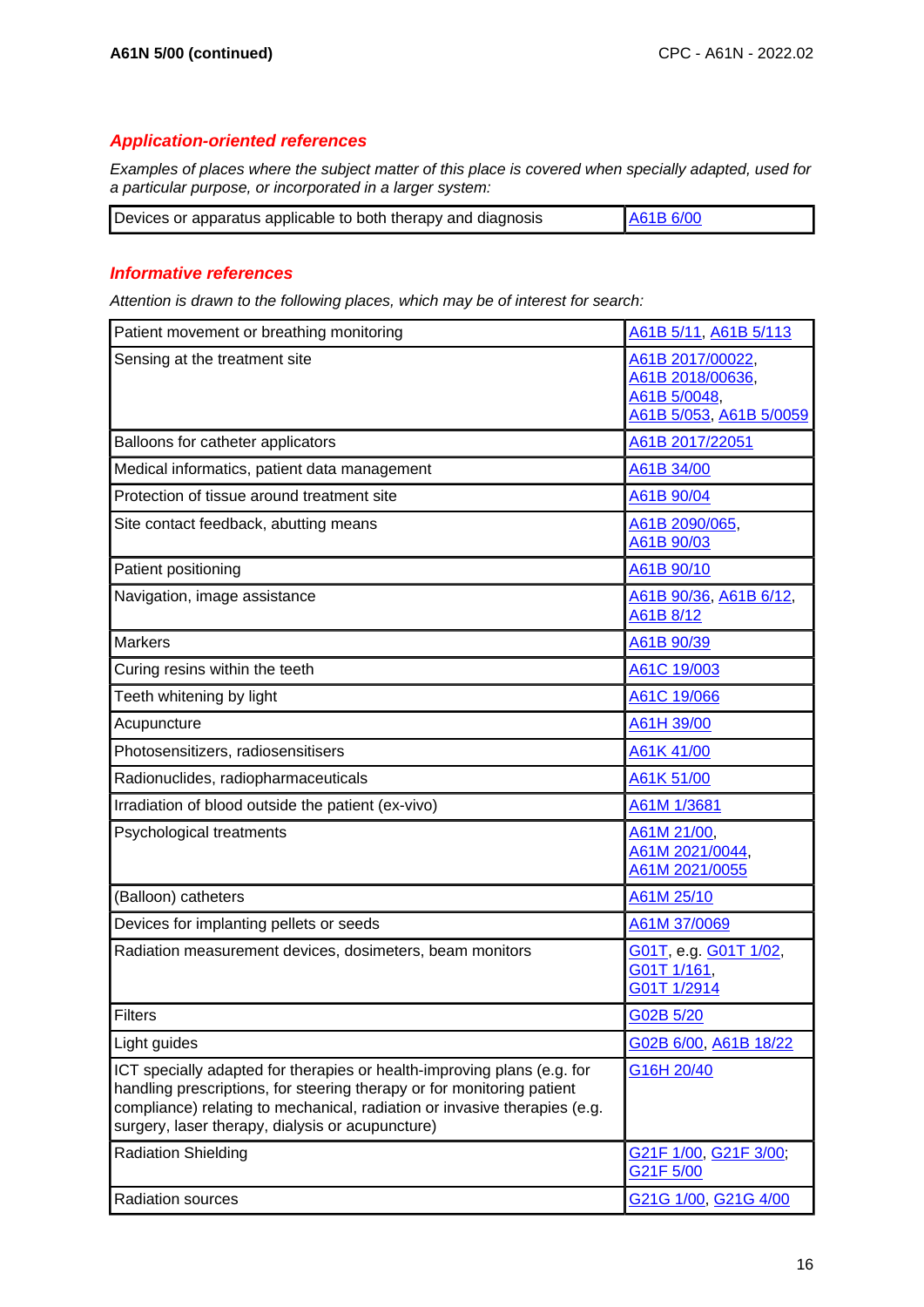| Beam transport, forming, focussing, filtering | G21K, e.g. G21K 1/00,<br>G21K 1/10, G21K 5/04,<br>G21K 5/10 |
|-----------------------------------------------|-------------------------------------------------------------|
| X-ray tubes                                   | H01J 35/00, H01J 35/32                                      |
| Vapour or discharge lamps, tubes              | H01J 61/00                                                  |
| <b>LEDs</b>                                   | H01L 33/00                                                  |
| Lasers                                        | H01S 3/00, A61B 18/20,<br>A61C 1/0046, A61F 9/008           |
| <b>Accelerator Technology</b>                 | H05H, e.g. H05H 13/00,<br>H05H 7/10                         |

# **Special rules of classification**

The IPC group **A61M36/00** is not used: these devices are instead classified in A61N 5/10, since their purpose is therapeutic.

Surgery vs. Therapy

In contrast to the therapeutic applications covered by this group, surgery is characterized by the immediate and direct destruction or transformation of the tissue (ablation, vaporization, coagulation...). For therapy, the effect in the tissue is induced with rather lower intensity and power levels and/or longer pulse durations (photothermal, photochemical reactions, biostimulation...). Thus, for instance, cell destruction by photoactivation of an agent is to be classified in **A61N 5/062**. Some devices may be used for both applications depending on the operation mode.

Note that A61N 5/1084 covers focussed radiotherapy applications like "gamma knife" and stereotactic radiotherapy which are sometimes also called "radiosurgery", which is not to be confused with surgery in the sense of A61B 18/00.

Light therapy (A61N 5/06)

The scheme in A61N 5/06 contains several independent classification trees covering different aspects of a light therapy apparatus.

The therapeutic application is meant to be classified in  $\underline{A61N}$  5/0613 and lower hierarchical groups thereof for external treatments or A61N 5/0601 and lower hierarchical groups thereof for internal treatments.

Further aspects are then classified in codes according to the area of treatment (subgroups of A61N 2005/0635), the type of light source used (subgroups of A61N 2005/065), and the wavelength of therapeutic light (subgroups of A61N 2005/0658).

Aspects like coherence of the therapeutic light (A61N 5/067) and polarisation (A61N 2005/073) are also to be coded.

For some aspects, no suitable code is available and in such cases, sometimes the scheme of a neighbouring field is used: subgroups of A61B 2018/00773 or A61B 2017/00022 (feedback at the treatment site), A61B 2018/2255 (features at the distal end of a light guide, e.g. diffusers).

Note: devices of A61N 5/0614 (tanning) do not need to be classified in A61N 2005/0661 since the ultraviolet light is there by necessity.

Particle and X-ray therapy (A61N 5/10)

In the A61N 5/10 part, there is a similar aspect coded in A61N 2005/1085 (type of particles, e.g. ions, electrons, neutrons, low energy photons etc.). This code is obligatory for the particles specified in the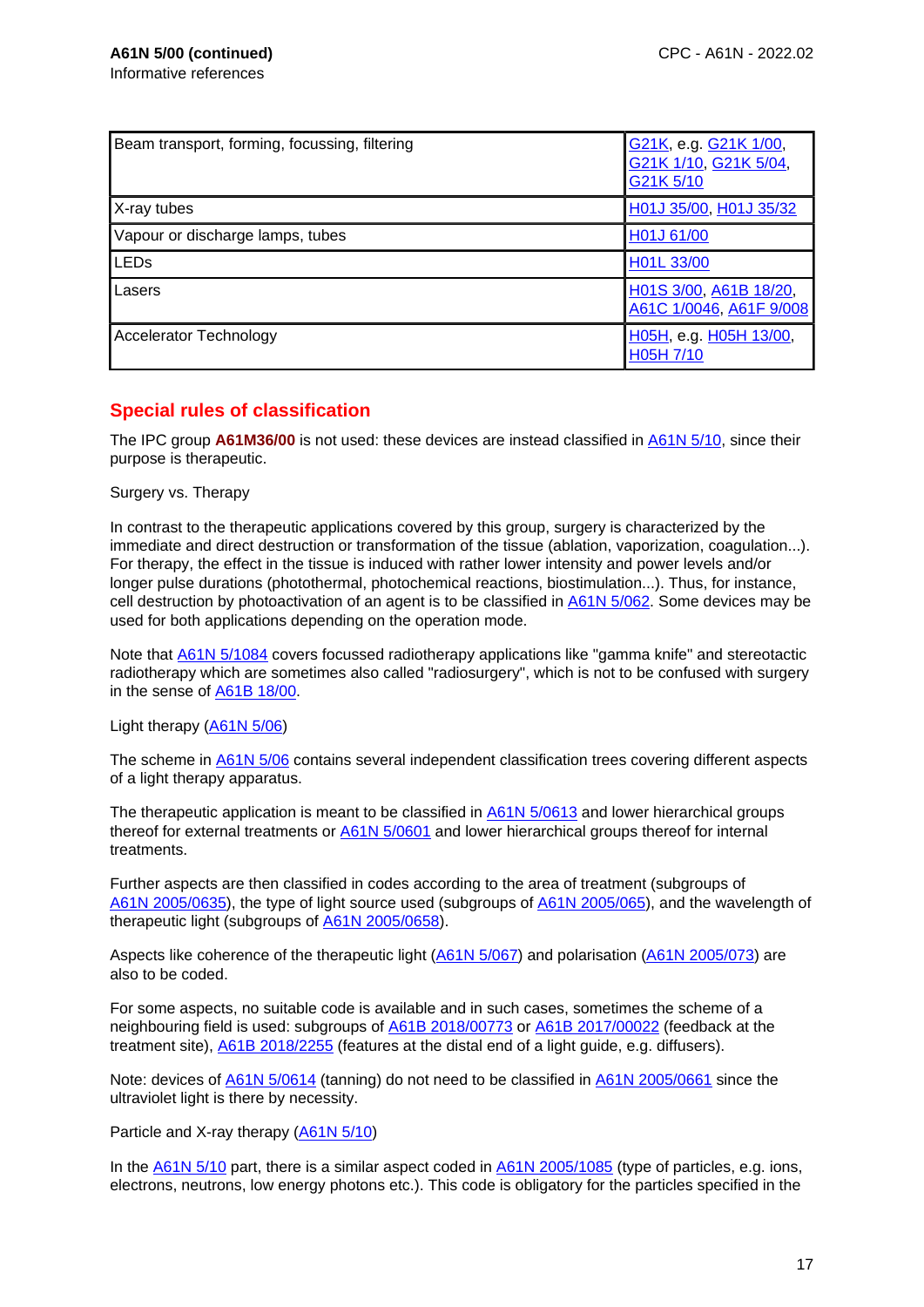subgroups of **A61N 2005/1085**. Only normal energy (MeV) photons are not coded in this tree, since it concerns the default situation.

The group **A61N 5/01** should not be used for radiotherapy gantries, since a rotating gantry is common and not worth to classify.

## **Synonyms and Keywords**

In patent documents, the following abbreviations are often used:

| <b>IMRT</b> | <b>Intensity Modulated Radiation Therapy</b> |
|-------------|----------------------------------------------|
| <b>IMAT</b> | <b>Intensity Modulated Arc Therapy</b>       |
| <b>IGRT</b> | Image Guided Radiation Therapy               |
| <b>MLC</b>  | <b>Multileaf Collimator</b>                  |
| <b>SAS</b>  | Step And Shot                                |
| $(O)$ LED   | (Organic) Light Emitting Diode               |
| <b>DRR</b>  | Digitally Reconstructed Radiograph           |
| <b>SOBP</b> | Spread-Out Bragg Peak                        |
| <b>DVH</b>  | Dose Volume Histogram                        |
| <b>EPI</b>  | <b>Electronic Portal Imaging</b>             |
| <b>OAR</b>  | Organ At Risk                                |

# **A61N 5/025**

# **{Warming the body, e.g. hyperthermia treatment}**

### **References**

#### **Informative references**

Attention is drawn to the following places, which may be of interest for search:

| Heating by RF                 | A61N 1/403  |
|-------------------------------|-------------|
| Heating by infrared radiation | A61N 5/0625 |
| Heating by other appliances   | A61F 7/00   |
| Hot air bath                  | A61H 33/06  |

# **A61N 5/0601**

### **{Apparatus for use inside the body}**

### **References**

#### **Informative references**

| Illuminating body cavities                         | A61B 1/06   |
|----------------------------------------------------|-------------|
| By intraoral means                                 | A61B 6/145  |
| By using a source unit in the interior of the body | A61B 6/4057 |
| Devices for heating or cooling body cavities       | A61F 7/12   |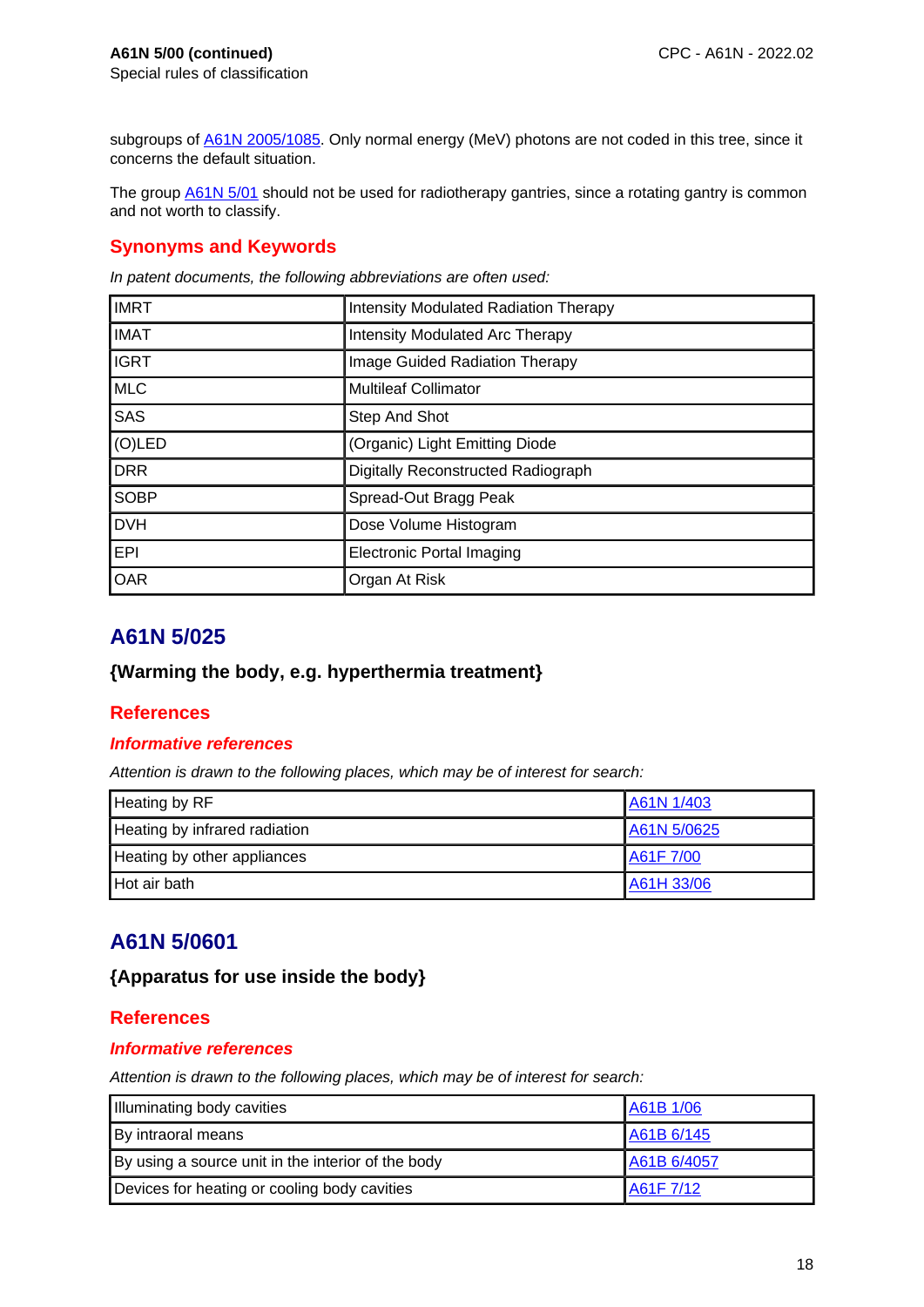| X-ray tubes having a small cross-section to facilitate introduction into | <b>HO1J 35/32</b> |
|--------------------------------------------------------------------------|-------------------|
| small cavities                                                           |                   |

# **A61N 5/0618**

# **{Psychological treatment}**

# **References**

### **Informative references**

Attention is drawn to the following places, which may be of interest for search:

| Other devices or methods to cause a change in the state of          | A61M 21/00 |
|---------------------------------------------------------------------|------------|
| consciousness; Devices for producing or ending sleep by mechanical, |            |
| optical, or acoustical means, e.g. for hypnosis                     |            |

# **A61N 5/0619**

## **{Acupuncture}**

## **References**

### **Informative references**

Attention is drawn to the following places, which may be of interest for search:

| Acupuncture in general |  |
|------------------------|--|
|                        |  |

# **A61N 5/0624**

# **{for eliminating microbes, germs, bacteria on or in the body}**

### **References**

### **Informative references**

Attention is drawn to the following places, which may be of interest for search:

| Sterilization of articles or products by radiation | A61L 2/08 |
|----------------------------------------------------|-----------|
|----------------------------------------------------|-----------|

# **A61N 5/0625**

# **{Warming the body, e.g. hyperthermia treatment}**

### **References**

### **Informative references**

| <b>Heating by RF</b>        | A61N 1/403 |
|-----------------------------|------------|
| Heating using microwaves    | A61N 5/025 |
| Heating by other appliances | A61F 7/00  |
| Hot air bath                | A61H 33/06 |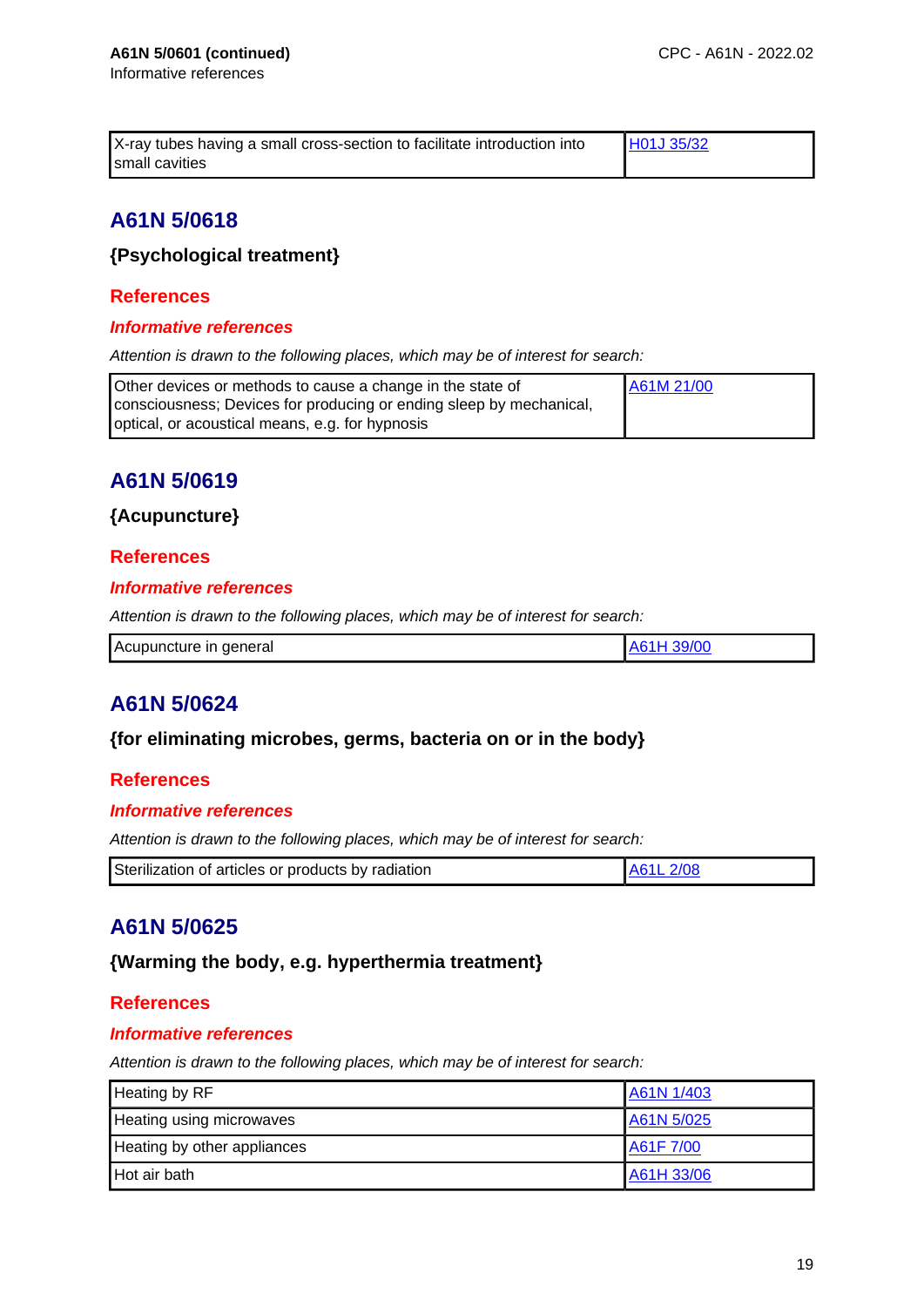# **A61N 5/10**

# **X-ray therapy; Gamma-ray therapy; Particle-irradiation therapy (A61N 5/01 takes precedence)**

### **References**

#### **Limiting references**

This place does not cover:

| Devices for producing movement of radiation source during therapy | A61N 5/01 |
|-------------------------------------------------------------------|-----------|
|-------------------------------------------------------------------|-----------|

### **Informative references**

Attention is drawn to the following places, which may be of interest for search:

| Radiation diagnosis, e.g. combined with radiation therapy                          | A61B 6/00   |
|------------------------------------------------------------------------------------|-------------|
| Irradiation devices in general                                                     | G21K 1/00   |
| X-ray tubes, Lenard tubes                                                          | H01J 35/00  |
| X-ray techniques, in particular circuits for feeding or controlling X-ray<br>tubes | <b>H05G</b> |

# **A61N 5/1002**

## **{Intraluminal radiation therapy}**

### **References**

### **Informative references**

Attention is drawn to the following places, which may be of interest for search:

| Intraluminal catheters in general | LA61M 25/00 |
|-----------------------------------|-------------|

# **A61N 5/1007**

# **{Arrangements or means for the introduction of sources into the body}**

### **References**

### **Informative references**

| Needle guides in general                           | A61B 17/3403 |
|----------------------------------------------------|--------------|
| Apparatus for implanting surgical devices          | A61B 17/3468 |
| Devices for implanting seeds or pellets in general | A61M 37/0069 |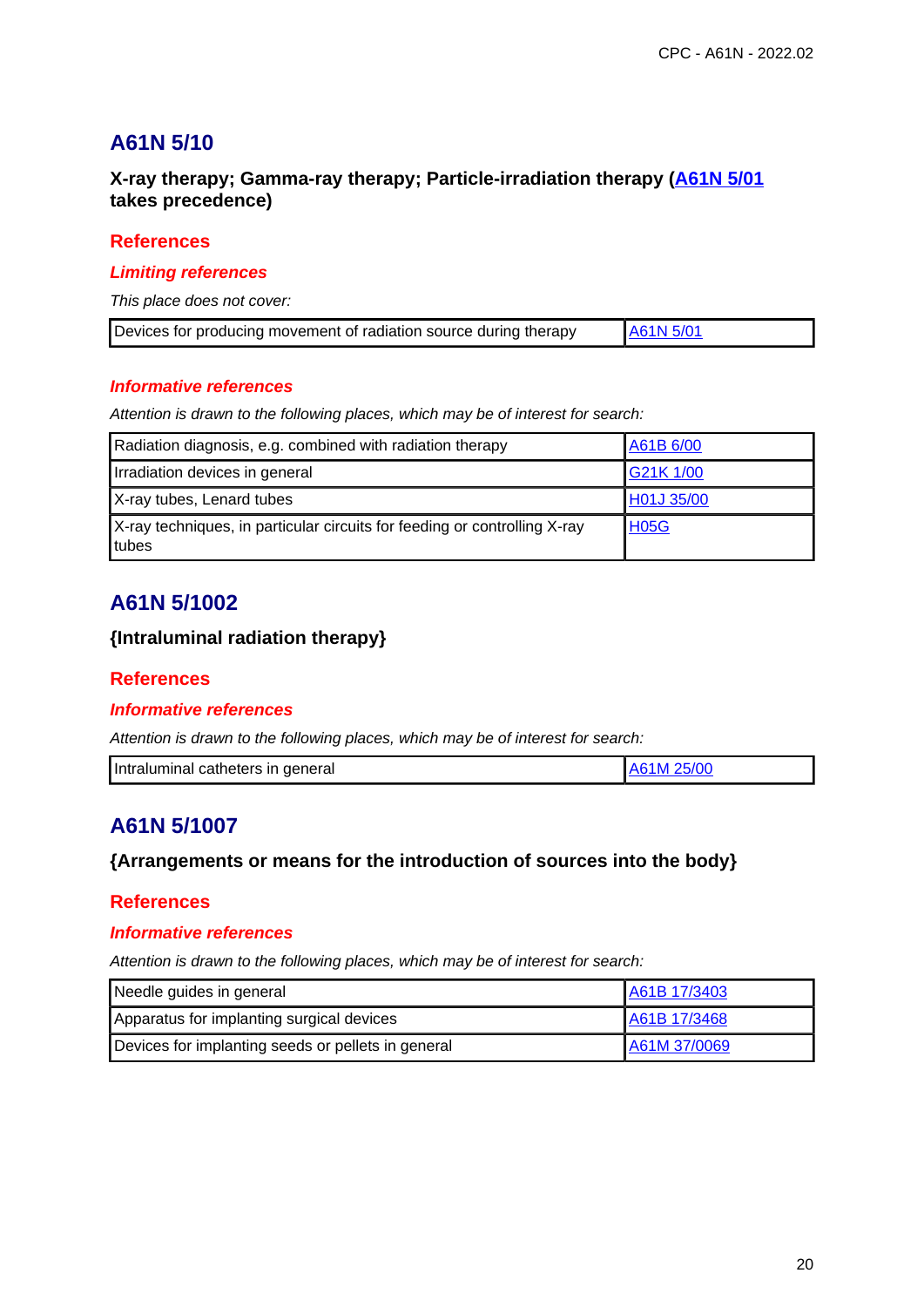# **A61N 5/1029**

# **{Radioactive dressings}**

## **References**

#### **Informative references**

Attention is drawn to the following places, which may be of interest for search:

| FILTERS IMPLANTABLE INTO BLOOD VESSELS; PROSTHESES;<br>DEVICES PROVIDING PATENCY TO, OR PREVENTING COLLAPSING                                               | <b>A61F</b> |
|-------------------------------------------------------------------------------------------------------------------------------------------------------------|-------------|
| OF, TUBULAR STRUCTURES OF THE BODY, E.G. STENTS;<br>ORTHOPAEDIC, NURSING OR CONTRACEPTIVE DEVICES;<br>FOMENTATION; TREATMENT OR PROTECTION OF EYES OR EARS; |             |
| BANDAGES, DRESSINGS OR ABSORBENT PADS; FIRST-AID KITS                                                                                                       |             |
| Dressings in general                                                                                                                                        | A61L 15/00  |

# **A61N 7/00**

**Ultrasound therapy (lithotripsy A61B 17/22, A61B 17/225; massage using supersonic vibration A61H 23/00 {; using ultrasound for introducing media into the body A61M 37/0092})**

## **Definition statement**

This place covers:

Ultrasound therapy of the human or animal body. Also included is the thermal destruction of tissue in the focal point of a high intensity ultrasound beam.

# **References**

### **Limiting references**

This place does not cover:

| Removal of calculi, thromboses etc. by ultrasound                                      | A61B 17/22004  |
|----------------------------------------------------------------------------------------|----------------|
| Extracorporeal shock waves (with mainly mechanical effect, e.g.<br>lithotripters)      | A61B 17/225    |
| Cutting using ultrasonic vibrations, e.g. with vibrating knife                         | A61B 17/320068 |
| Devices creating a mechanical shock wave by laser light                                | A61B 18/26     |
| Apparatus for introducing media into the body using ultrasonic waves,<br>phonophoresis | A61M 37/0092   |

#### **Informative references**

| Ultrasound diagnosis                                    | A61B 8/00        |
|---------------------------------------------------------|------------------|
| Accessories for surgery or diagnosis                    | A61B 90/00       |
| Ultrasound imaging during surgical procedures           | A61B 2090/378    |
| Percussion or vibration massage                         | A61H 23/00       |
| Generating mechanical vibrations                        | <b>B06B 1/00</b> |
| Transmitting, conducting and directing sound in general | G10K 11/00       |